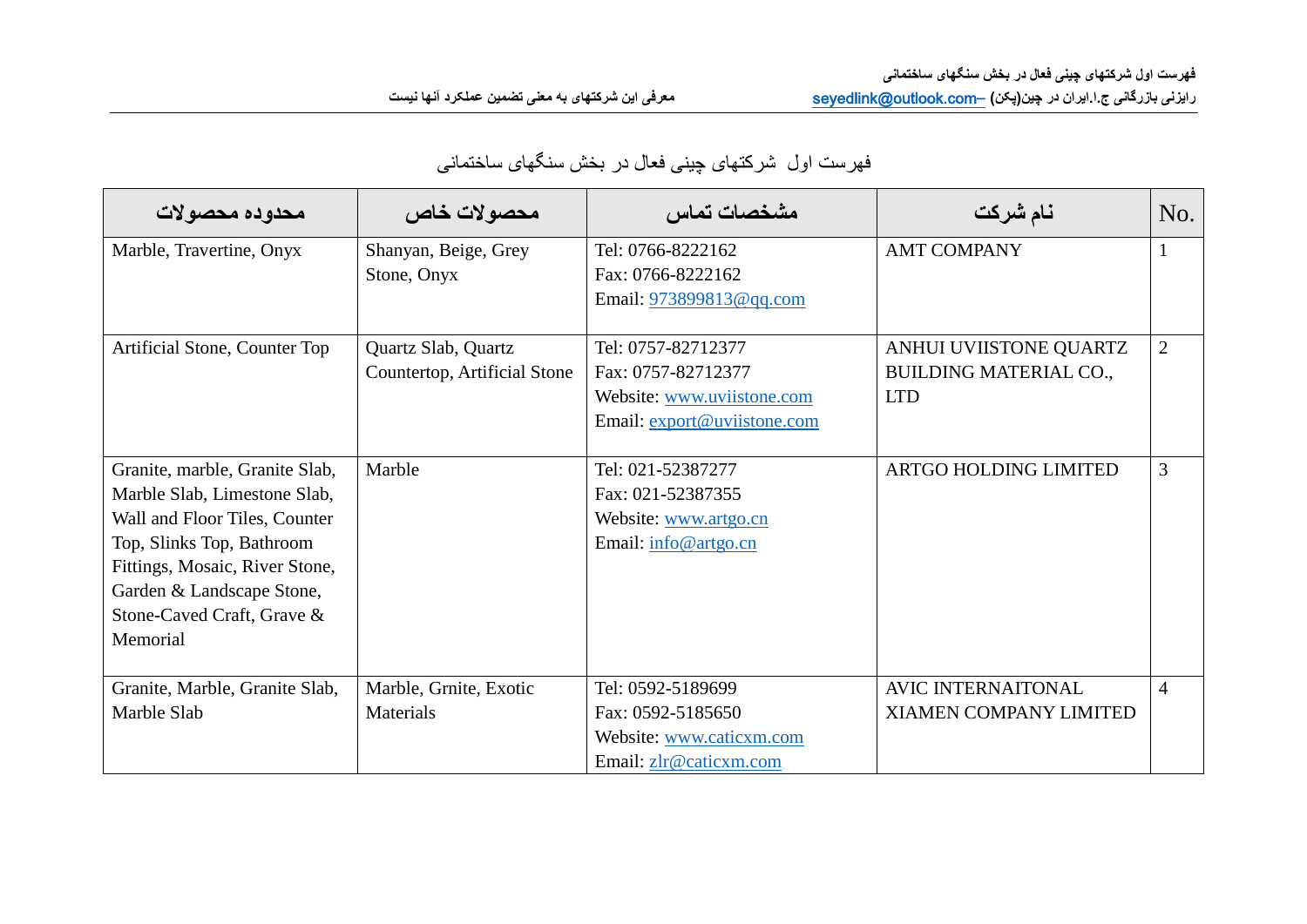| محدوده محصولات                  | محصولات خاص                 | مشخصات تماس                      | نام شركت                       | No. |
|---------------------------------|-----------------------------|----------------------------------|--------------------------------|-----|
| Marble, Marble Slab, Wall and   | Gold line white marble,     | Tel: 0835-6849111                | <b>BAO XING XIANG HAI</b>      | 5   |
| Floor Tiles, Counter Top, Slick | Silver line white marble,   | Fax: 0835-6849111                | MINING CO., LTD                |     |
| Top, Bathroom Fitting, Mosaic,  | Landscape bery marble,      | Website: www.scxhky.com          |                                |     |
| Garden & Landscape Stone        | Pand white marble           | Email: 3100487264@qq.com         |                                |     |
| Marble Slab                     | Oriental while marble and   | Tel: 0835-6848135                | <b>BAO XING COUNTY JUA RUN</b> | 6   |
|                                 | Danba white tiles, Mosaics  | Fax: 0835-6826988                | <b>INDUSTRY AND COMMERCE</b>   |     |
|                                 | and mouldings               | Email: shirley77peng@hotmail.com | CO., LTD                       |     |
| Granite Slab, Marble Slab,      | Slate, Sandstone, Quartzite | Tel: 13483259871                 | <b>BAODING KINGWAY STONE</b>   | 7   |
| Sandstone Slab, Quartzite Slab, | Stone, Ledgestone,          | Fax: -312-3289871                | GROUP CO., LTD                 |     |
| Limestone Slab, Basalt Salt,    | Cladding Stack Stone,       | Website:                         |                                |     |
| Travertine Slab, Slate Slab,    | Veneer Stone, Paving Stone, | http://kwstonegroup.diytrade.com |                                |     |
| Wall and Floor Tiles            | <b>Mosaic Stone</b>         | Email: kwstonegroup@outlook.com  |                                |     |
| Granite Slab, Marble Slab,      | Natural culture stone,      | Tel: 0312-7191525                | <b>BAODING MAIRIDA</b>         | 8   |
| Sandstone Slab, Quartzite Slab, | Mosaic                      | Email: sjyingzhang@126.com       | <b>BUILDING MATERIALS CO.,</b> |     |
| Limestone Slab, Travertine      |                             |                                  | <b>LTD</b>                     |     |
| Slab, Slate Slab                |                             |                                  |                                |     |
| Marble, Sandstone, Quartzite,   | Natural Stone, Culture      | Tel: 0312-8216860                | <b>BAODING NORTHERN STAR</b>   | 9   |
| Limestone, Slate, Granite Slab, | Stone, Cement Stone,        | Fax: 0312-8223065                | <b>JIUJIANG STONE CO., LTD</b> |     |
| Sandstone Slab, Quartzite Slab, | Paving Stone and Wall       | Website: www.jiujiangslate.com   |                                |     |
| Limestone Slab, Travertine      | Stone and so on.            | Email: jj-stone@163.com          |                                |     |
| Slab, Slate Slab, Wall and      |                             |                                  |                                |     |
| Floor Tiles, Mosaic, River      |                             |                                  |                                |     |
| Stone, Garden & Landscape       |                             |                                  |                                |     |
| Stone                           |                             |                                  |                                |     |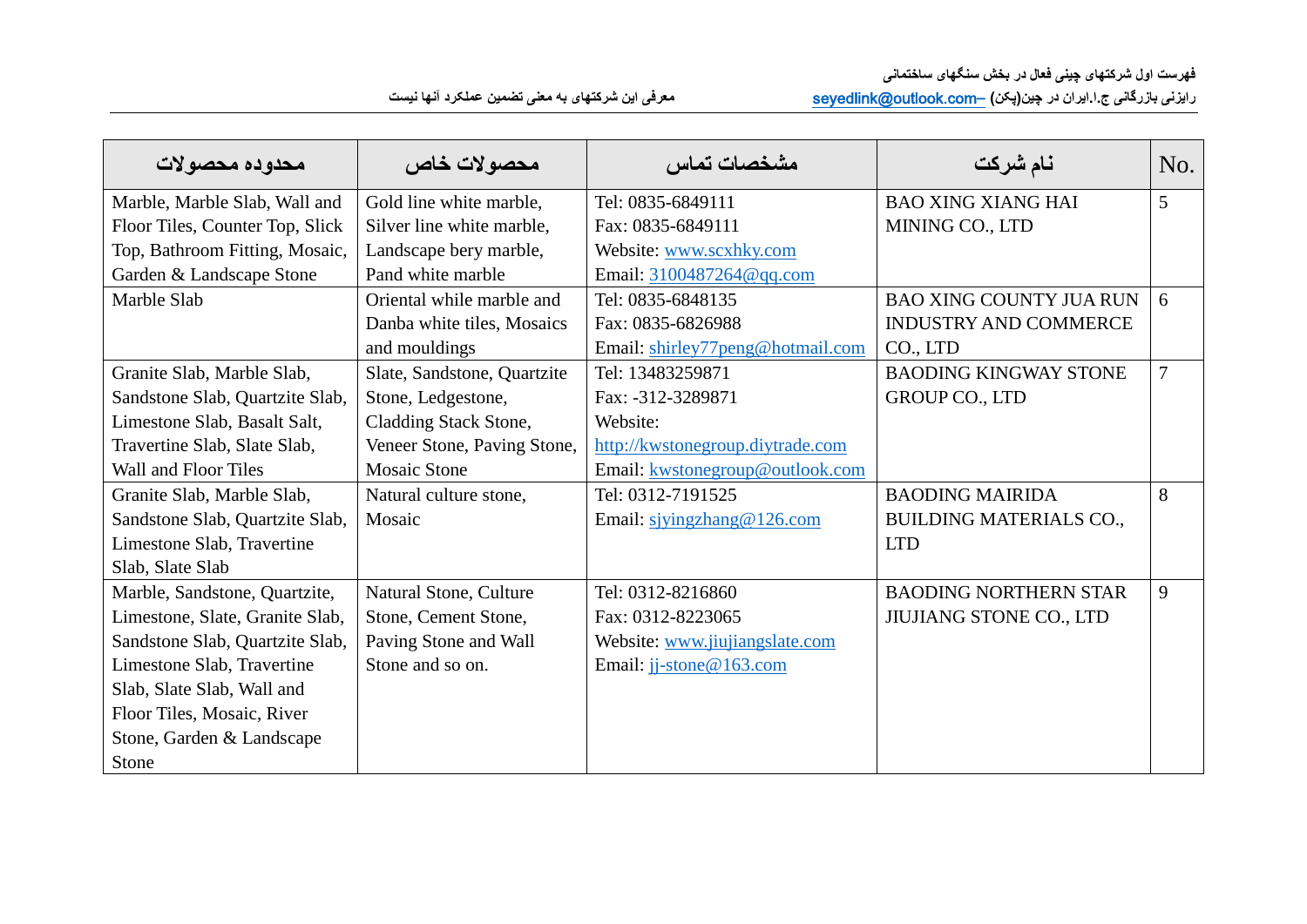| محدوده محصولات                  | محصولات خاص               | مشخصات تماس                      | نام شركت                      | No. |
|---------------------------------|---------------------------|----------------------------------|-------------------------------|-----|
| Granite, Sandstone, Quartzite,  | Slate, Culture Stone,     | Tel: 0312-5954018                | <b>BAODING TIANYU SLATE</b>   | 10  |
| Limestone, Basalt, Travertine,  | Quartzite, Mushroom       | Fax: 0312-7059002                | <b>FACTORY</b>                |     |
| Slate, Sandstone Slab,          | Roofing                   | Email: tianyu@tianyuslate.com.cn |                               |     |
| Quartzite Slab, Limestone       |                           |                                  |                               |     |
| Slab, Travertine Slab, Mosaic,  |                           |                                  |                               |     |
| Rive Stone, Garden &            |                           |                                  |                               |     |
| Landscape Stone.                |                           |                                  |                               |     |
| Sandstone, Quartzite, Slate,    | Cultural Stone, Mosaic,   | Tel: 0312-8888177                | <b>BAODING ZHONGBNG</b>       | 11  |
| Quartzite, Slate Slab, Wall and | Slate                     | Fax: 0312-5883217                | TRADE CO., LTD                |     |
| Floor Tiles, Mosaic, River      |                           | Website: www.bdslate.com         |                               |     |
| Stone, Garden & Landscape       |                           | Email: admin@bdslate.com         |                               |     |
| Stone                           |                           |                                  |                               |     |
| Granite, Marble, Sandstone,     | Kerbs, Slabs, Wall Stone, | Tel: 0535-3859181                | <b>BAOFENG STONE PRODUCTS</b> | 12  |
| Limestone, Granite Slab,        | Garden Stones, Tiles,     | Fax: 053-6700509                 | CO., LTD                      |     |
| Marble Slab, Sandstone Slab,    | Special-shaped Stones     | Website: www.baofengstone.com    |                               |     |
| Limestone Slab, Wall and Floor  |                           | Email: info@baofengstone.com     |                               |     |
| Tiles, Counter Top, Sinks Top,  |                           |                                  |                               |     |
| River Stone, Garden &           |                           |                                  |                               |     |
| Landscape Stone, Stone-Caved    |                           |                                  |                               |     |
| Craft                           |                           |                                  |                               |     |
| Artificial Slab, Counter Top    | <b>Quartz Stone</b>       | Tel: 0763-3295862                | <b>BECK QUARTZ STONE</b>      | 13  |
|                                 |                           | Fax: 0763-3295862                |                               |     |
|                                 |                           | Website: www.qybeck.com          |                               |     |
|                                 |                           | Email: seankun40@hotmail.com     |                               |     |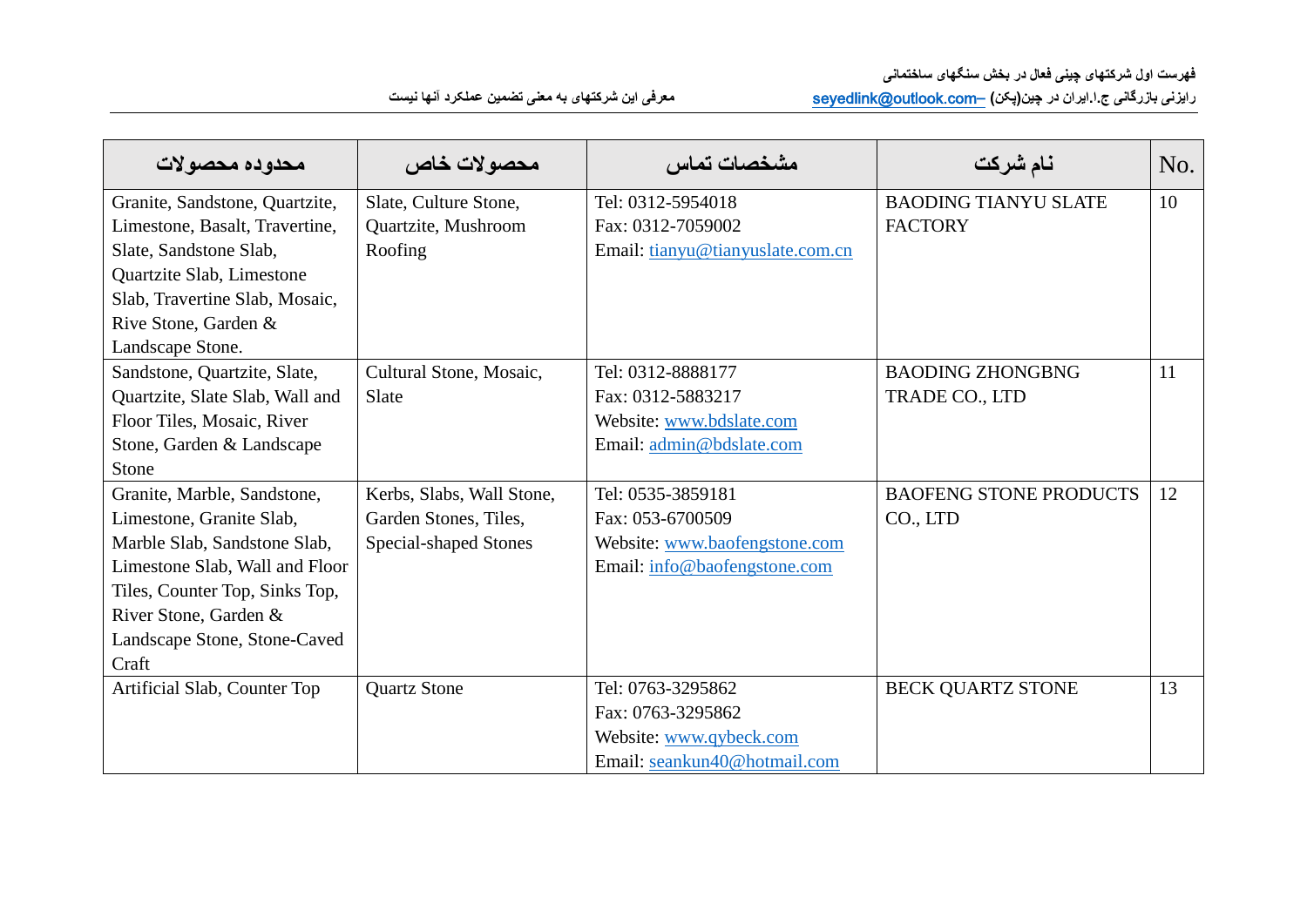| محدوده محصولات                     | محصولات خاص                 | مشخصات تماس                  | نام شركت                   | No. |
|------------------------------------|-----------------------------|------------------------------|----------------------------|-----|
| Granite Slab, marble Slab, Wall    | Fireplace, Carving, Slate,  | Tel: 010-87334638            | <b>BEIJING MANTIAN</b>     | 14  |
| and Floor Tiles, Counter Top       | <b>Monuments</b>            | Fax: 010-87334620            | <b>INDUSTRY CO., LTD</b>   |     |
|                                    |                             | Website: www.chinamarble.com |                            |     |
|                                    |                             | Email: sales@chinamarble.com |                            |     |
| Slate, Granite Slab, Sandstone     | Slate                       | Tel: 010-65764660            | <b>BEIJING SINO MORDIC</b> | 15  |
| Slab, Quartzite Slab,              |                             | Fax: 010-65764660            | <b>TRADING CO., LTD</b>    |     |
| Limestone Slab, Basalt Slab,       |                             | Email: lindaxf@foxmail.com   |                            |     |
| Travertine Slab, Slab              |                             |                              |                            |     |
| Granite, Marble, Sandstone,        | Fireplace, Carving, Slate,  | Tel: 010-87334638            | BEIJING STARS STONE CO.,   | 16  |
| Limestone, Travertine, Granite     | <b>Monuments</b>            | Fax: 010-87334620            | <b>LTD</b>                 |     |
| Slab, Marble Slab, Sandstone       |                             | Website: www.chinamarble.com |                            |     |
| Slab, Quartzite Slab, Travertine   |                             | Email: sale@chinamarble.com  |                            |     |
| Slab, Slate Slab, Artificial Slab, |                             |                              |                            |     |
| Wall and Floor Tiles, Counter      |                             |                              |                            |     |
| Top, Mosaic, River Stone,          |                             |                              |                            |     |
| Garden Landscape Stone,            |                             |                              |                            |     |
| <b>Stone-Caved Craft</b>           |                             |                              |                            |     |
|                                    |                             |                              |                            |     |
| Branite Slab, Marble Slab,         | Marble, Granite, Artificial | Tel: 0595-7226081            | <b>BEST CHEER (XIAMEN)</b> | 17  |
| Quartzite Slab, Artificial Slab,   | Stone, Vanity Tops,         | Fax: 0595-7226080            | STONE WORKDS CO., LTD      |     |
| <b>Counter Top</b>                 | Ceramic Tiles, Quartz       | Website:www.betcheer.com     |                            |     |
|                                    | Stone, Stone Basin,         | Email: limm@bestcheer.com    |                            |     |
|                                    | Countertop etc.             |                              |                            |     |
|                                    |                             |                              |                            |     |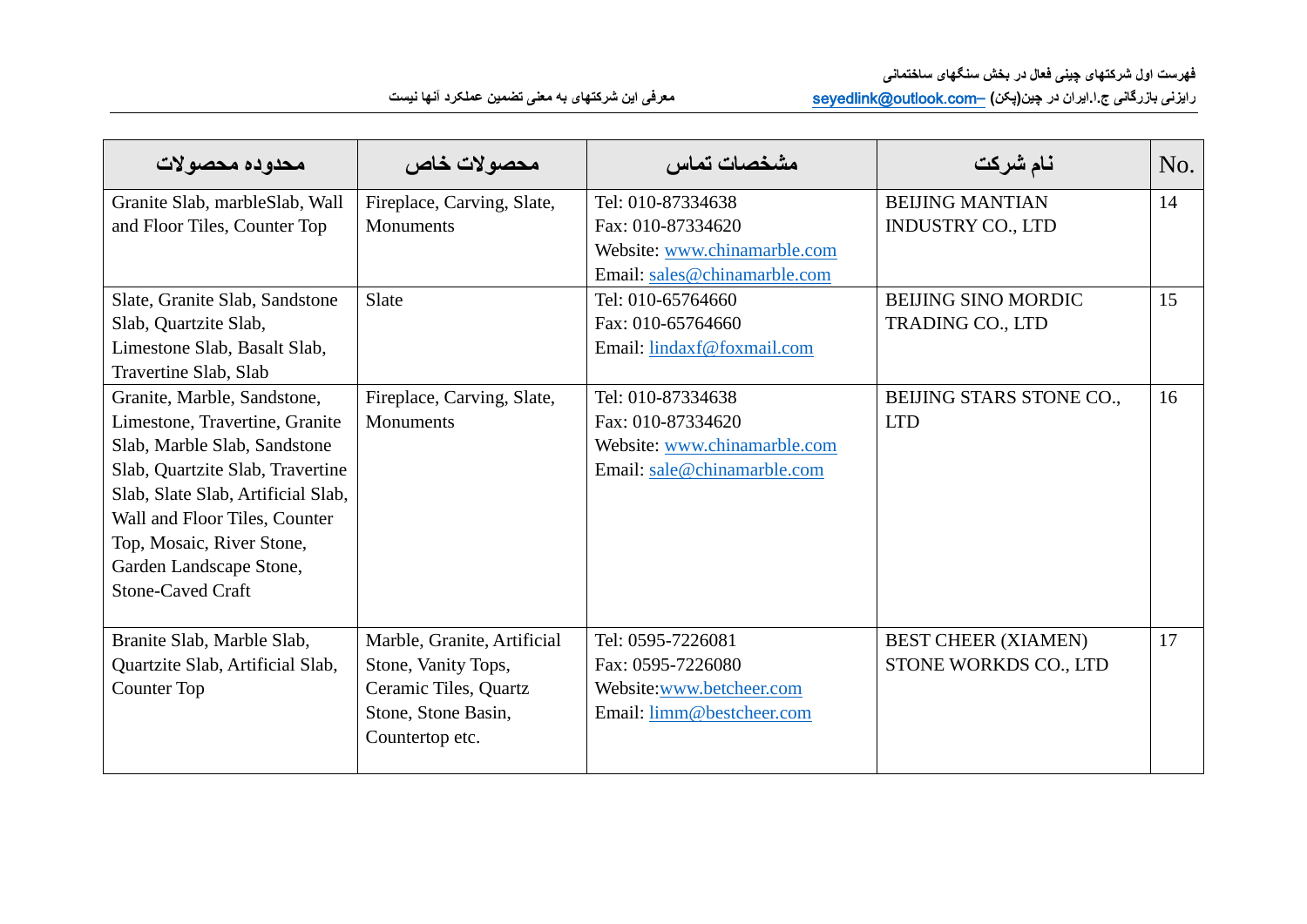| محدوده محصولات                   | محصولات خاص                   | مشخصات تماس                    | نام شركت                      | No. |
|----------------------------------|-------------------------------|--------------------------------|-------------------------------|-----|
| Granite, Marble, Sandstone,      | Granite, Marble, Slate,       | Tel: 0591-87807730             | <b>BESTVIEW INTERNATIONAL</b> | 18  |
| Travertine, Slate, Granite Slab, | Glass, Cabinetry, Tiles,      | Fax: 0591-87807731             |                               |     |
| Marble Slab, Sandstone Slab,     | Slabs, Blocks, Mosaics,       | Website:                       |                               |     |
| Travertine Slab, Slate Slab,     | Countertops, Vanity Tops,     | www.bestviewinternational.com  |                               |     |
| Artificial Slab, Bathroom        | <b>Architectural Projects</b> | Email: sales1@bestivewintl.com |                               |     |
| Fittings, Garden & Landscape     |                               |                                |                               |     |
| Stone, Stone-Caved Craft         |                               |                                |                               |     |
| Granite, Marble, Granite Slab,   | STONE: Mongolia black,        | Tel: 0592-3125363              | <b>BESTSEN IMP &amp; EXP</b>  | 19  |
| Marble Slab, Artificial Slab,    | Hebei black, Black            | Fax: 0592-5131227              | (XIAMEN) CO., LTD             |     |
| Counter Top, Grave               | Marquina, Spray White,        | Website: www.xmmajick.com      |                               |     |
| &Memorial                        | Georgia Grey, Crystallized    | Email: sales@xmnajick.com      |                               |     |
|                                  | glass panel tec. G603, 687,   |                                |                               |     |
|                                  | 664, 635, 623, 439            |                                |                               |     |
| Wall and Floor Tiles, Counter    | Granite, Marble, Slate,       | Tel:0755-83821082              | BFP INDUSTRY CO., LTD         | 20  |
| Top, Sinks Top, Bathroom         | Sandstone, Basalt,            | Fax: 0755-61624129             |                               |     |
| Fittings, Mosaic, River Stone,   | Limestone, Pebble, Quartz,    | Website: www.bfpstone.com      |                               |     |
| Garden & Landscape Stone,        | Mosaic, Artificial Stone      | Email: sales2@bfpstone.com     |                               |     |
| Stone-Caved Craft, Others:       |                               |                                |                               |     |
| Artificial Stone etc.            |                               |                                |                               |     |
|                                  |                               |                                |                               |     |
| Onyx, Marble Slab, Onyx Slab,    | Crystallized Glass, Nano      | Tel: 0595-83001829             | BOK MAM TRADING CO.,          | 21  |
| <b>Artificial Slab</b>           | <b>Crystallized Glass</b>     | Fax: 0595-88592021             | <b>LTD</b>                    |     |
|                                  |                               | Website: www.bokman.cn         |                               |     |
|                                  |                               | Email: kent_sze@bokman.cn      |                               |     |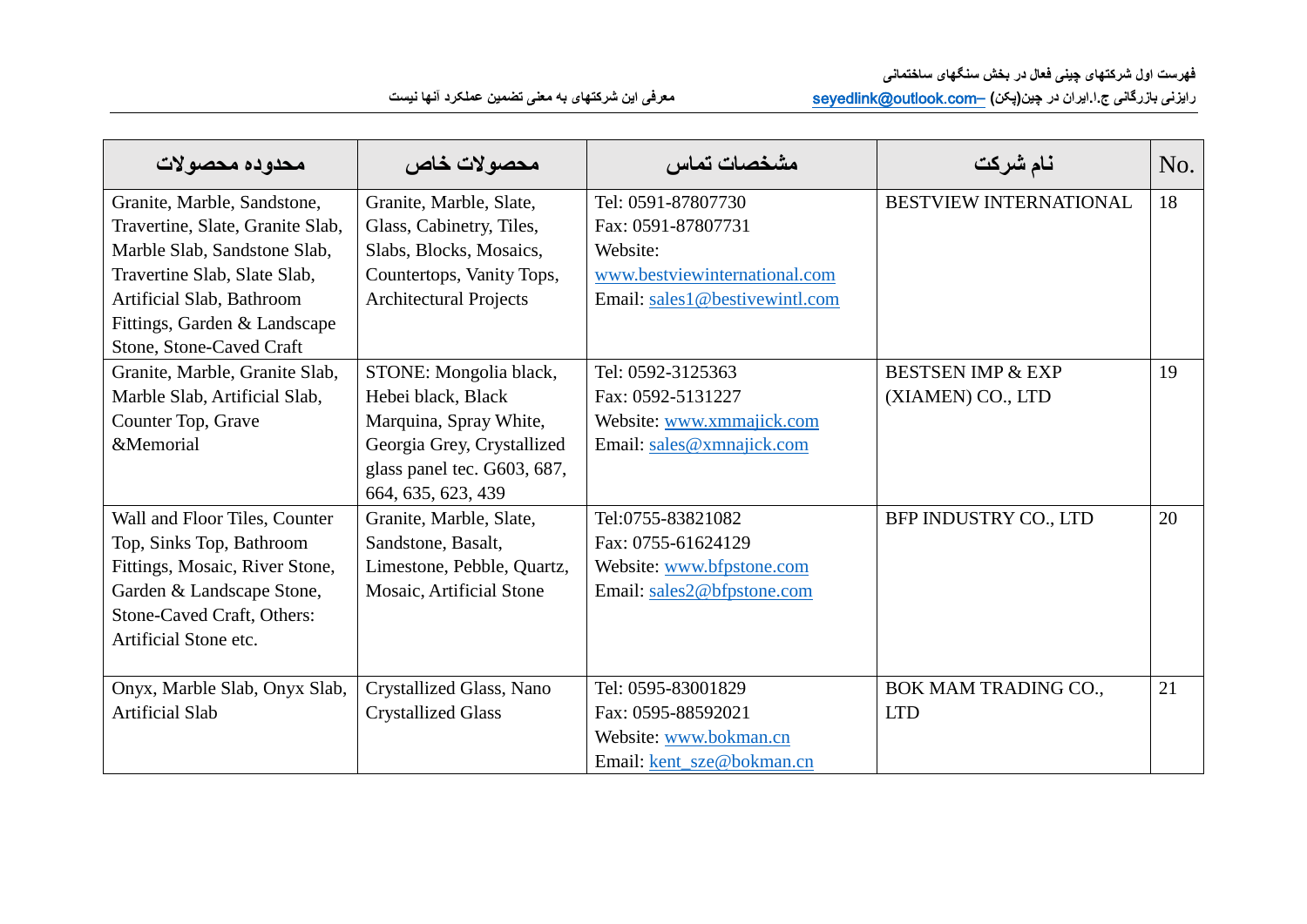| محدوده محصولات                                                                                                                                                                          | محصولات خاص                                                                                           | مشخصات تماس                                                                                      | نام شركت                                                                     | No. |
|-----------------------------------------------------------------------------------------------------------------------------------------------------------------------------------------|-------------------------------------------------------------------------------------------------------|--------------------------------------------------------------------------------------------------|------------------------------------------------------------------------------|-----|
| Marble                                                                                                                                                                                  | Trump Sha, Trump Wood,<br>Verona Ash, Ash, France<br>Silver Grey, Piece New<br>Ladult White Ash, Etc. | Mobile: 1380125179<br>Tel: 022-22144209<br>Email: 2415078058@qq.com                              | <b>BEIJING GENSHANWEIYE</b><br><b>STONE</b>                                  | 22  |
| Marble, Marble Slab, Wall and<br>Floor Tiles, Counter Top, Sinks<br>Top, Bathroom Fittings,<br>Garden & Landscape Stone,<br>Stone-Caved Craft, Grave &<br>Memorial                      | <b>White Marble</b>                                                                                   | Tel: 010-60357517<br>Website: www.bjhaihao.cn<br>Email: haihaobj@163.com                         | <b>BEIJING HAIHAO YUANLIN</b><br><b>GREEN ENGINEERING CO.,</b><br><b>LTD</b> | 23  |
| Granite, Granite Slab,<br>Quartzite Slab, Slate Slab, Wall<br>and floor Tiles, Counter Top,<br>Mosaic, River Stone, Garden &<br>Landscape Stone, Stone-Caved<br>Craft, Grave & Memorial | Plannar Sant Table,<br>industrial model, slate,<br>granite                                            | Mobile: 18050943888<br>Fax: 0713-2700078<br>Website: www.zbstone.cn<br>Email: awen@zbstone.cn    | CENTRAL (MACHENG)<br><b>STONE CIRCULAR</b><br><b>ECONOMY INDSUTRY PARK</b>   | 24  |
| Quartzite                                                                                                                                                                               | <b>High Temperature Sintering</b><br>Sand                                                             | Tel: 0519-83601881<br>Fax: 0519-85382986<br>Website: www.czhccs.com<br>Email: service@czhccs.com | <b>CHANGZHOU HONGCHENG</b><br><b>COLORED SANDS LTD</b>                       | 25  |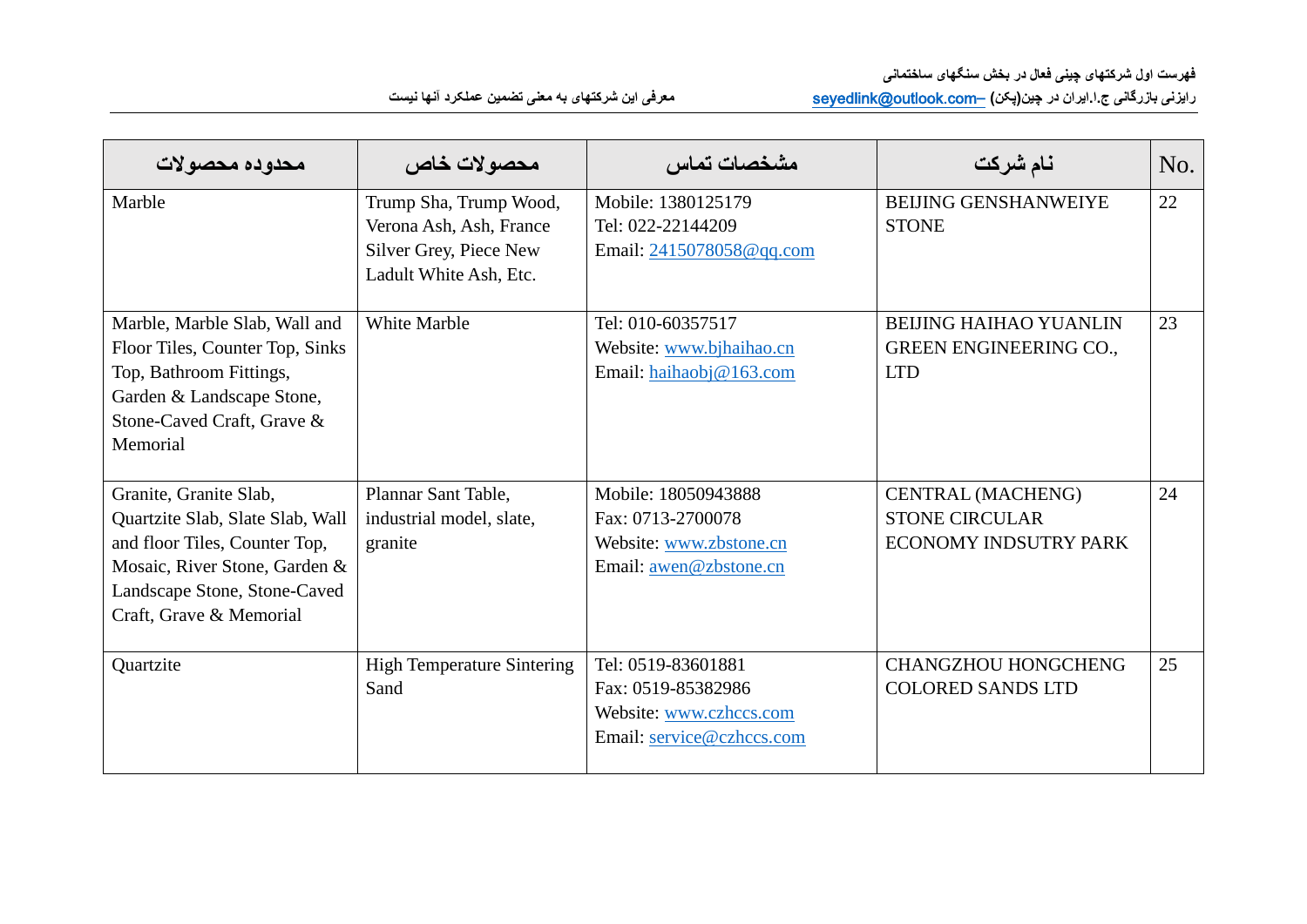| محدوده محصولات                  | محصولات خاص                  | مشخصات تماس                      | نام شركت                        | No. |
|---------------------------------|------------------------------|----------------------------------|---------------------------------|-----|
| Granite, Marble, Granite Slab,  | Granite, Marble              | Tel: 0595-22588590               | <b>CHAOHAO STONE MATERIAL</b>   | 26  |
| Marble Slab, Wall and Floor     |                              | Fax: 0595-22908590               | CO, LTD                         |     |
| Tiles, Counter Top              |                              | Website: www.wonderful-stone.com |                                 |     |
|                                 |                              | Email:                           |                                 |     |
|                                 |                              | export@wonderful-stone.com       |                                 |     |
| Granite, Granite Slab, Wall and | Tropic Brown No.1, Tropic    | Tel: 0314-3088886                | <b>CHENGDE COUNTRY</b>          | 27  |
| Floor Tiles, Counter Top,       | Brown No.2                   | Fax: 0314-3088388                | <b>SHENZHOU GREEN STONE</b>     |     |
| Garden & Landscape Stone,       |                              | Website: www.cd-szlsc.com        | CO., LTD                        |     |
| <b>Stone-Caved Craft</b>        |                              | Email: $renyb1968@163.com$       |                                 |     |
| Granite, Marble, Granite Slab   | <b>Chengde Green Granite</b> | Tel: 0314-3086999                | <b>CHENGDU HANDE STONE</b>      | 28  |
|                                 |                              | Fax: 0314-3086662                | CO., LTD                        |     |
|                                 |                              | Website: www.handestone.com      |                                 |     |
|                                 |                              | Email: 27003825@qq.com           |                                 |     |
| Mosaic                          | <b>Glass Mosaic</b>          | Tel: 028-86282939                | <b>CHENGDU JIAHONG ART</b>      | 29  |
|                                 |                              | Fax: 028-86282959                | <b>GLASS CO., LTD</b>           |     |
|                                 |                              | Website: www.joyzonemosaic.conm  |                                 |     |
|                                 |                              | Email: sales@joyzonemosaic.com   |                                 |     |
|                                 |                              |                                  |                                 |     |
| Basalt, Basalt Slab, Wall and   | Mongolian Black Basalt,      | Tel: 15647609888                 | <b>CHIFENG HANWI STONE CO.,</b> | 30  |
| Floor Tiles, Sinks Top, Mosaic, | <b>Basalt Column</b>         | Fax: 0476-5950199                | <b>LTD</b>                      |     |
| Garden & Landscape Stone,       |                              | Website: www.chinabasalt.com     |                                 |     |
| Stone-Caved Craft, Grave &      |                              | Email: dingxustone@vip.163.com   |                                 |     |
| Memorial                        |                              |                                  |                                 |     |
|                                 |                              |                                  |                                 |     |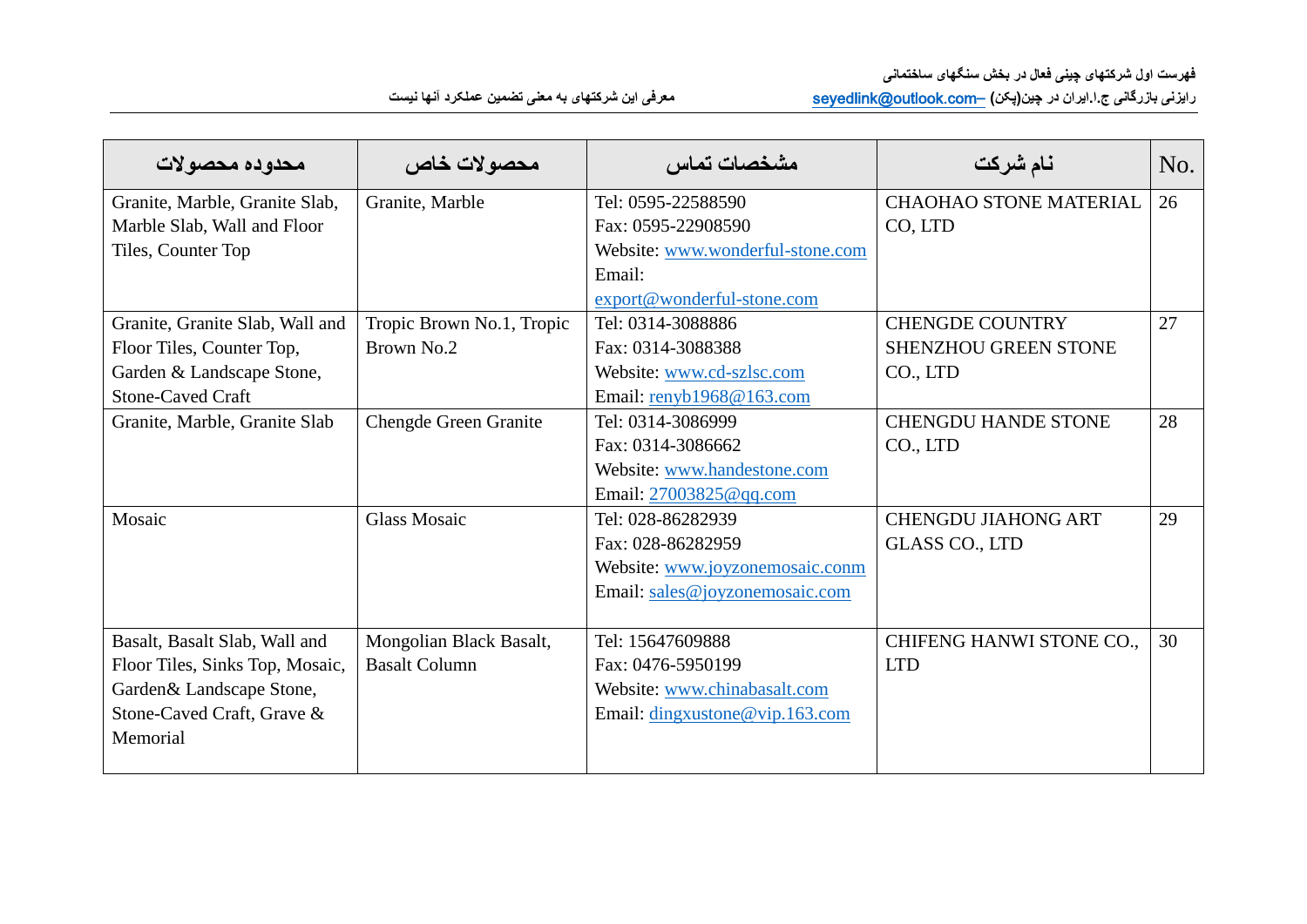| محدوده محصولات                                                                                                                                                                                                                                                                                                         | محصولات خاص                                                                                                             | ىشخصات تماس                                                                                                                                                  | نام شركت                                                  | No.      |
|------------------------------------------------------------------------------------------------------------------------------------------------------------------------------------------------------------------------------------------------------------------------------------------------------------------------|-------------------------------------------------------------------------------------------------------------------------|--------------------------------------------------------------------------------------------------------------------------------------------------------------|-----------------------------------------------------------|----------|
| Granite, Marble, Onyx, Granite<br>Slab, Marble Slab, Onyx Slab,<br>Wall and Floor Tiles, Counter<br>Top, Mosaic, Stone-Caved<br>Craft<br>Granite Slab, Marble Slab,<br>Sandstone Slab, Quartzite Slab,<br>Limestone Slab, Travertine<br>Slab, Slate Slab, Wall and<br>Floor Tiles, Counter Top,<br>Mosaic, River Stone | Marble, Granite, Onyx<br>Marble, Granite, Mosaic,<br>Slate, Limestone, and so on                                        | Tel: 0595-26919810<br>Fax: 0595-26919810<br>Email: wangyin@clr.com.cn<br>Tel: 0791-881813226<br>Website: www.china-q-stnes.com<br>Email: heike_zhang@163.com | <b>CHINA LIGHT STONE</b><br><b>CHINA Q-STONES LIMITED</b> | 31<br>32 |
| Granite, Marble, travertine,<br>Granite Slab, Marble Slab,<br>Sandstone Slab, Quartzite Slab,<br>Limestone Slab, Basalt Slab,<br>Travertine Slab, Slate Slab,<br>Wall and Floor Tiles etc.                                                                                                                             | Granite & Mable products,<br>included all kinds of slabs,<br>tiles, monuments, fireplace,<br>fountain & sculptures etc. | Tel: 0532-88961086<br>Fax: 0532-88961015<br>Website: www.china-witty.com/<br>www.china-monument.net<br>email: cathysong98@gmail.com                          | <b>CHINA WITTY</b><br><b>INTERNAITONAL LTD</b>            | 33       |
| <b>Counter Top</b>                                                                                                                                                                                                                                                                                                     | Quartz surface, Slab,<br>Counter Top                                                                                    | Tel: 021-59751146<br>Fax: 021-59753120<br>Website:www.colorwuartzstone.com<br>Email: info@colorquartzstone.com                                               | <b>COLOR QUARTZ</b>                                       | 34       |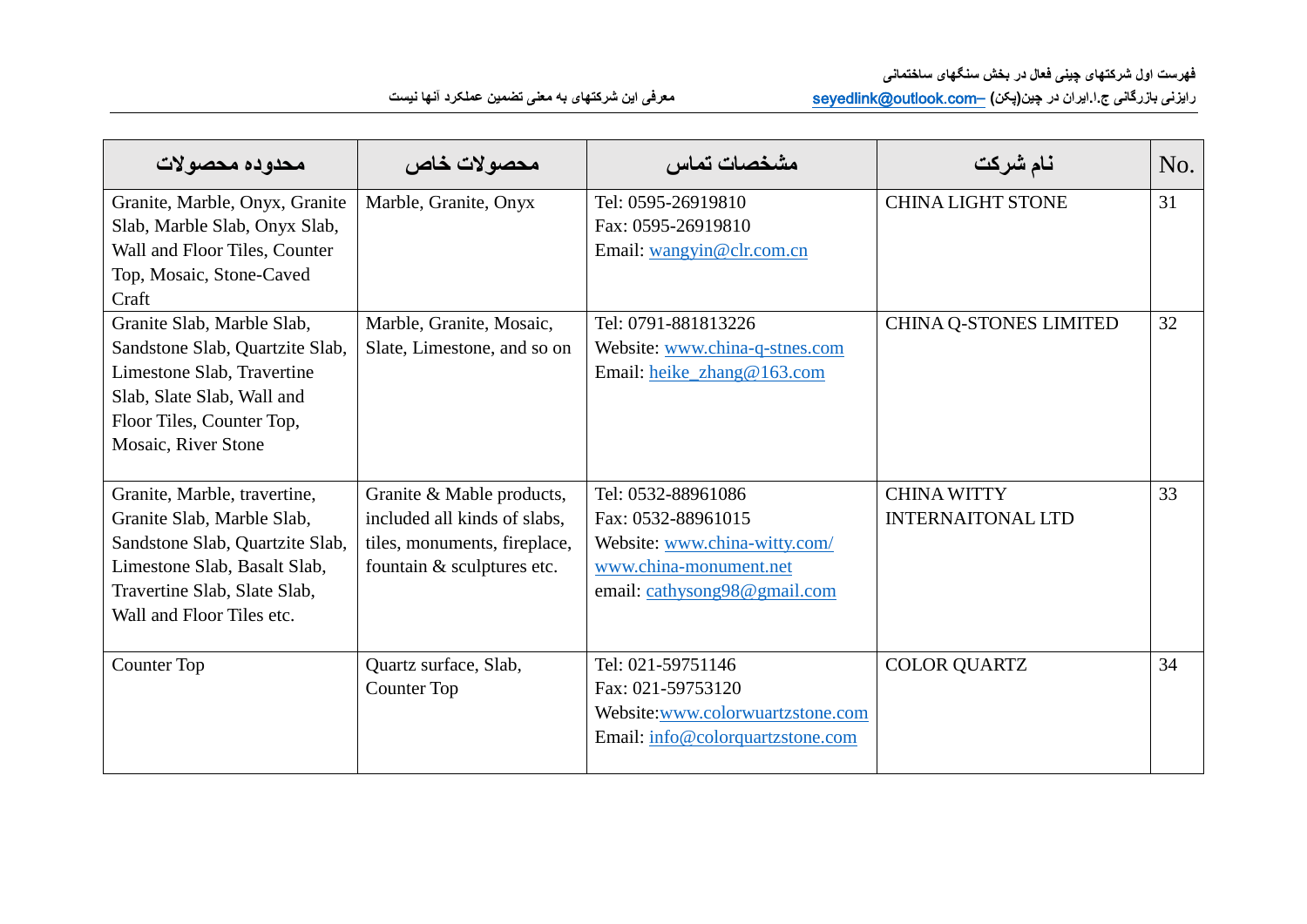| محدوده محصولات                 | محصولات خاص                       | مشخصات تماس                     | نام شركت                       | No. |
|--------------------------------|-----------------------------------|---------------------------------|--------------------------------|-----|
| Granite Slab, Marble Slab,     | Monuments, Stone-Caved            | Tel: 0592-5121397               | <b>FUJIAN QUANZHOU</b>         | 35  |
| River stone, Garden &          | Craft, Pavers, Construction       | Fax: 0592-5131458               | SASHENG STONE CO., LTD         |     |
| Landscape Stone, Stone-Caved   |                                   | Website: www.magic-stone.com.cn |                                |     |
| Craft, Grave & Memorial        |                                   | Email: info@magic-stone.com.cn  |                                |     |
| Quartzite slab, Wall and Floor | Kitchen tops                      | Tel: 025-56217887               | DETTO INDUSTRY CO., LTD        | 36  |
| Tiles, Counter Top, Sinks Top  |                                   | Fax: 025-56217889               |                                |     |
| etc.                           |                                   | Website: www.detto.comcn        |                                |     |
|                                |                                   | Email: sales@detto.com.cn       |                                |     |
|                                | Recycled Glass Mosaic,            | Tel: 0769-23291026              | DONGGUAN ARTS BUILDING         | 37  |
|                                | Ceramic and porcelain tiles,      | Fax: 0769-26380796              | <b>MATERIALS CO., LTD</b>      |     |
|                                | tone Mosaic                       | Website: www.artsbm.com         |                                |     |
|                                |                                   | Email: arts@artsbm.com          |                                |     |
| <b>Artificial Slab</b>         | <b>Quartz Plate</b>               | Tel: 0769-81163212              | <b>DONGGUAN KAISA</b>          | 38  |
|                                |                                   | Fax: 0769-88738668              | <b>BUILDING MATERIALS CO.,</b> |     |
|                                |                                   | Website: www.kaisa-stone.com    | <b>LTD</b>                     |     |
|                                |                                   | Email: dgks@kaisa-stone.com     |                                |     |
| Artificial Slab, Counter Top   | Quartz Stone Slab, Quartz         | Tel: 0769-82227738              | <b>GONGGUAN LAFITE</b>         | 39  |
|                                | <b>Stone Counter Tops. Vanity</b> | Fax: 0769-82227739              | <b>QUARTI-STONE CO., LTD</b>   |     |
|                                | <b>Tops</b>                       | Website: www.lafitestone.com    |                                |     |
|                                |                                   | Email: lafitestone@hotmail.com  |                                |     |
| <b>Artificial Slab</b>         | <b>Quartz Slabs</b>               | Tel: 0752-6760318               | DONGGUAN OUCHAO                | 40  |
|                                |                                   | Fax: 0752-6760328               | <b>QUARTZ STONE CO., LTD</b>   |     |
|                                |                                   | Website: www.wisdomquartz.com   |                                |     |
|                                |                                   | Email: info@wisdomquartz.com    |                                |     |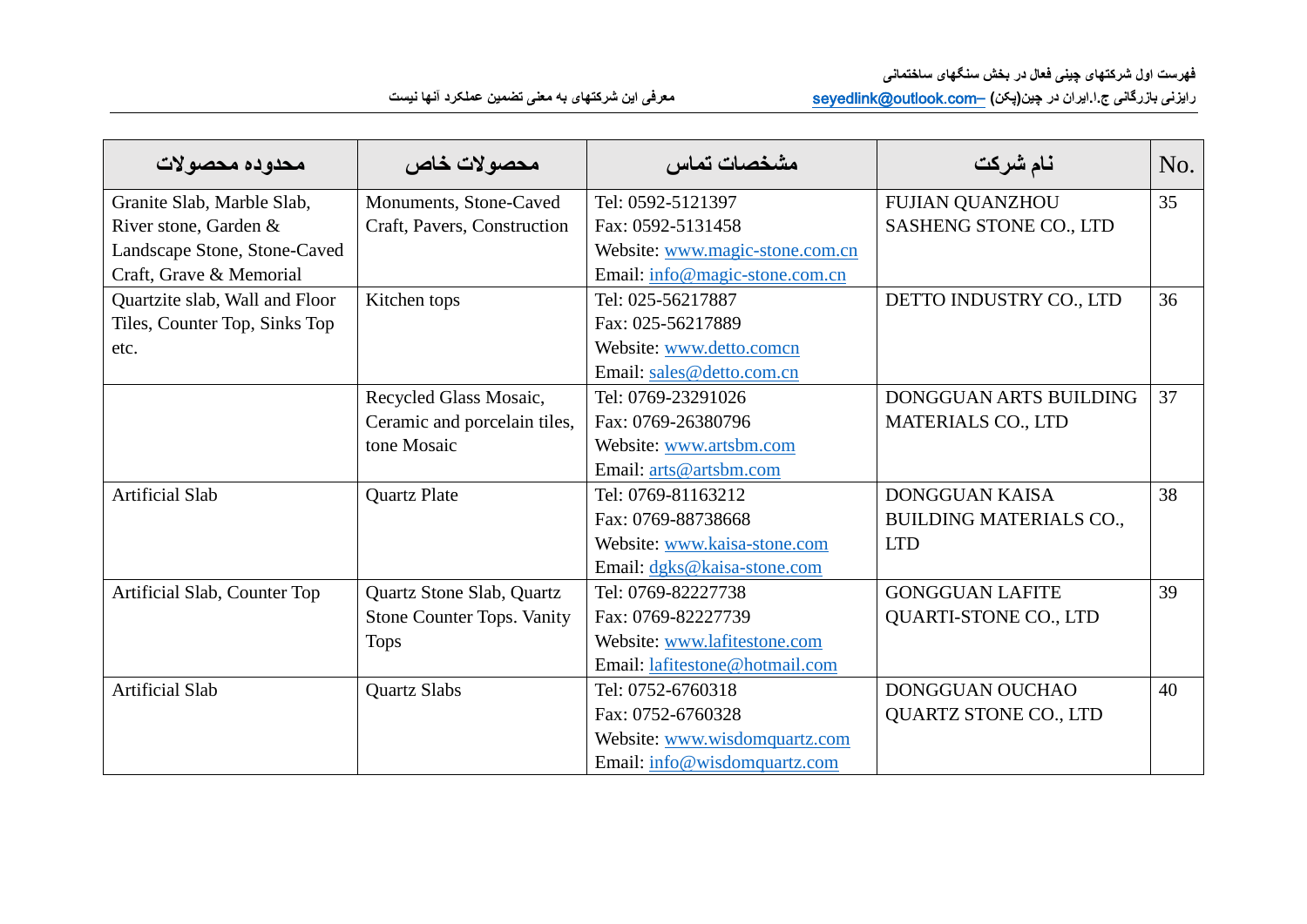| محدوده محصولات                 | محصولات خاص                      | مشخصات تماس                                                                         | نام شركت                     | No. |
|--------------------------------|----------------------------------|-------------------------------------------------------------------------------------|------------------------------|-----|
| Sandstone, Artificial Slab,    | <b>Quartz Stone</b>              | Tel: 0769-88738323                                                                  | DONGGUAN SENXIN STONE        | 41  |
| <b>Counter Top</b>             |                                  | Fax: -769-88739398                                                                  | CO., LTD                     |     |
|                                |                                  | Website: www.senxindg.com                                                           |                              |     |
|                                |                                  | Email: senxindg@163.com                                                             |                              |     |
|                                |                                  |                                                                                     |                              |     |
| <b>Artificial Slab</b>         | Stone                            | Tel: 0769-33359373                                                                  | <b>DONGGUAN HENGJIA STON</b> | 42  |
|                                |                                  | Fax: 0769-817800633                                                                 | MATERIALS CO., LTD           |     |
|                                |                                  | Website: www.dghjsys.com                                                            |                              |     |
|                                |                                  | Email: maq@dghjsys.com                                                              |                              |     |
|                                |                                  |                                                                                     |                              |     |
| Onyx Slab                      | Imported Luxury Slab,            | Tel: 0595-86998579                                                                  | Dongxing Group               | 43  |
|                                | Marble, Granite, Onyx,           | Fax: 0595-86996908                                                                  |                              |     |
|                                | Composite Slab, Mosaic,          | Website: www.dongxingstone.com                                                      |                              |     |
|                                | <b>Artificial Stone, Counter</b> | Email:                                                                              |                              |     |
|                                | Top, Special Shaped              | $\frac{ \text{dongxing}\omega \text{dongxingstone.com}}{ \text{dongxingstone.com}}$ |                              |     |
|                                | Products, Landscape Stone        |                                                                                     |                              |     |
|                                | etc.                             |                                                                                     |                              |     |
|                                |                                  |                                                                                     |                              |     |
| Granite Slab, Marble Slab,     | Culture stone, Interior,         | Tel: 13682589997                                                                    | <b>EAST LUXURY GROUP</b>     | 44  |
| Quartzite Slab, Limestone      | Exterior, Granite                | Fax: 0769-82558904                                                                  | <b>LIMITED</b>               |     |
| Slab, Basalt Slabs, Travertine |                                  | Website: www.es-luxury.com                                                          |                              |     |
| Slab, Slate Slab, Wall and     |                                  | Email: winnie@es-luxury.com                                                         |                              |     |
| Floor Tiles, Rive Stone, Grave |                                  |                                                                                     |                              |     |
| & Memorial                     |                                  |                                                                                     |                              |     |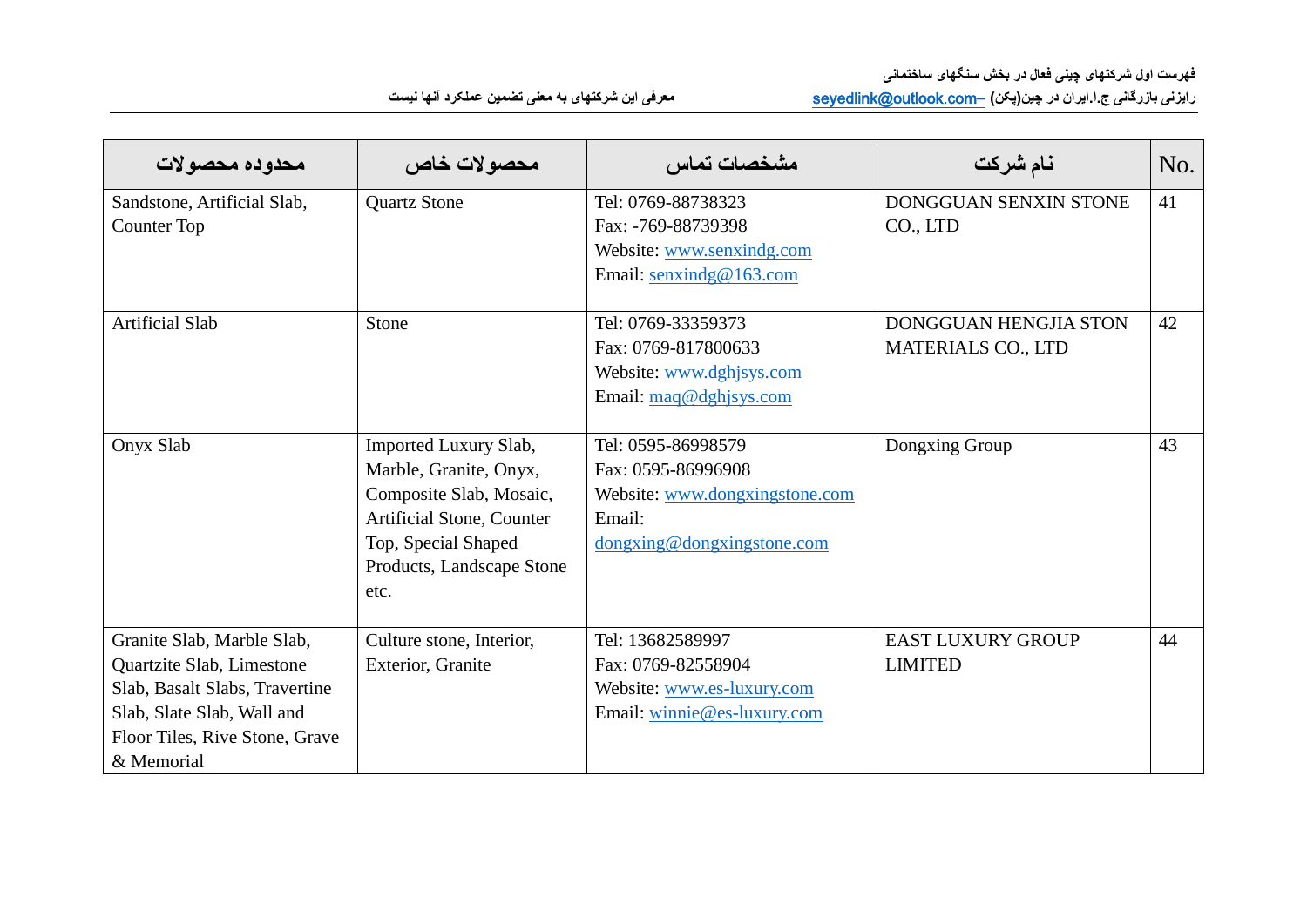| محدوده محصولات                  | محصولات خاص                    | مشخصات تماس                            | نام شركت                    | No. |
|---------------------------------|--------------------------------|----------------------------------------|-----------------------------|-----|
| Granite Slab, Marble Slab,      | <b>Natural Stone Products.</b> | Tel: 0592-5200688                      | EAST RAISE STONE CO., LTD   | 45  |
| Sandstone Slab, Quartzite Slab, |                                | Fax: 0592-50911350                     |                             |     |
| Limestone Slab, Basalt Slab,    |                                | Website: www.eaststone.com             |                             |     |
| Travertine Slab, Slate Slab,    |                                | Email: info@eaststone.com              |                             |     |
| Artificial Slab, Composite      |                                |                                        |                             |     |
| Slab, Wall and Floor Tiles,     |                                |                                        |                             |     |
| Counter Top etc.                |                                |                                        |                             |     |
| Granite Slab, marble Slab,      | Shanxi Black Granite           | Tel: 022-23721313                      | <b>FANJIA STONE (CHINA)</b> | 46  |
| Slate Slab, Mosaic,             | Monument, Natural Marble       | Fax: 022-23715146                      | DEVELOPMENT LIMITED         |     |
| Stone-Caved Craft, Grave &      | Mosaic                         | Website: www.fanjiastone.com           |                             |     |
| Memorial                        |                                | Email: tjfanjiastone@aliyun.com        |                             |     |
|                                 |                                |                                        |                             |     |
| Granite, Basalt, Granite Slab,  | Tiles and Tombs Stone          | Tel: 13484780000                       | FENGZHEN HUAJIN STONE       | 47  |
| Basalt Slab, Counter Top,       |                                | Fax: 0474-3581871                      | CO, LTD                     |     |
| Garden & Landscape Stone,       |                                | Website: www.huajinstone.com           |                             |     |
| Stone-Caved Craft, Grave &      |                                | www.ccpitnmg.org/5224                  |                             |     |
| Memorial                        |                                | website: $\underline{z}$ huada@163.com |                             |     |
|                                 |                                |                                        |                             |     |
| Granite, Granite Slab, Grave &  | <b>Basalt</b>                  | Tel: 0474-3431222                      | FENGZHEN JINGLEI TRADE      | 48  |
| Memorial                        |                                | Fax: 0474-3431188                      | CO., LTD                    |     |
|                                 |                                | Website:                               |                             |     |
|                                 |                                | www.jianmming-stone.com                |                             |     |
|                                 |                                | Email: limfzh2008@163.com              |                             |     |
|                                 |                                |                                        |                             |     |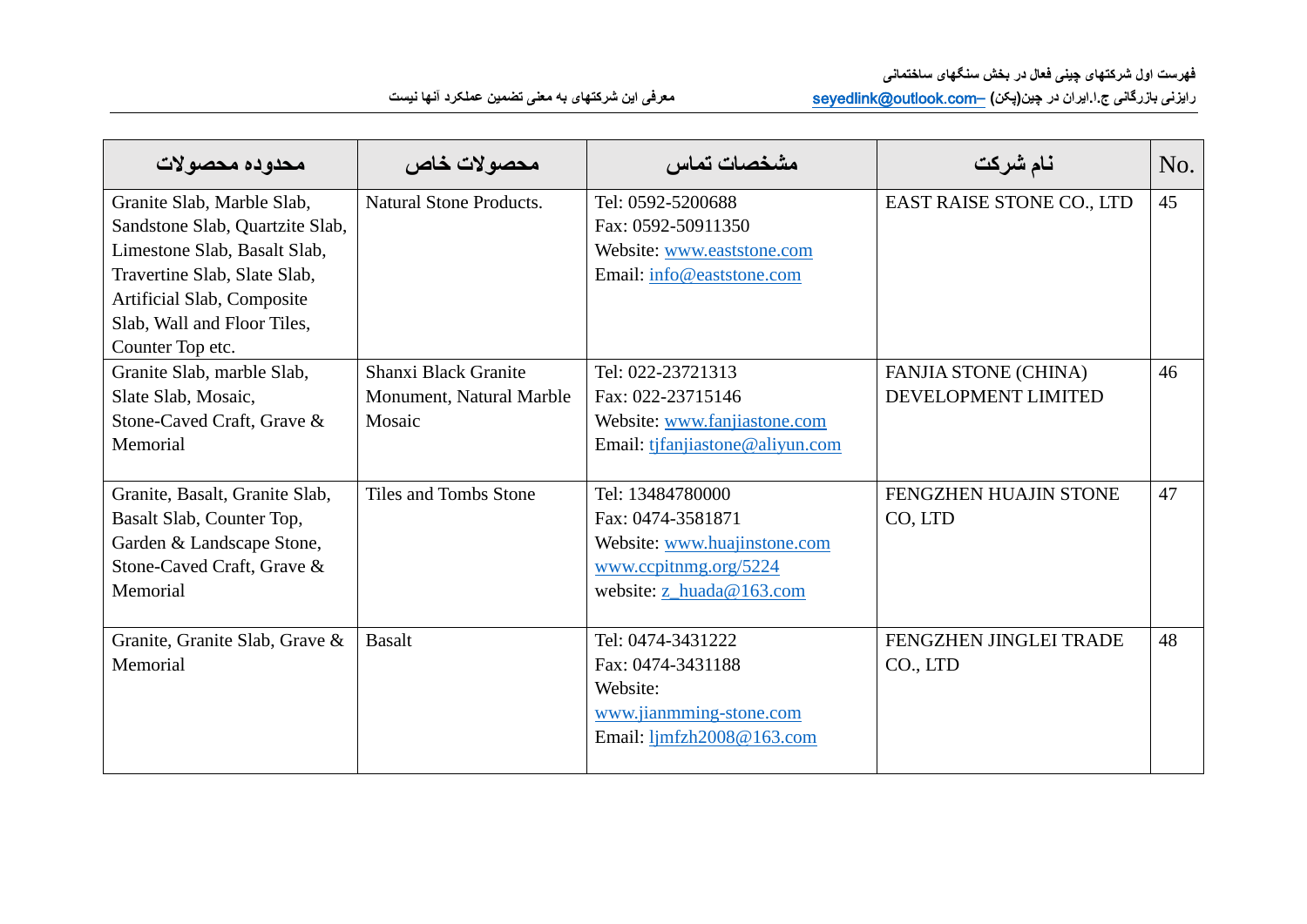| محدوده محصولات                  | محصولات خاص                    | مشخصات تماس                   | نام شركت                      | No. |
|---------------------------------|--------------------------------|-------------------------------|-------------------------------|-----|
| Marble Slab, Mosaic             | Natural Stone Mosaic           | Tel: 0757-82590073            | <b>FOSHAN ABC-STONE</b>       | 49  |
|                                 |                                | Fax: 0757-82590073            | <b>FACTORY</b>                |     |
|                                 |                                | Website: www.abc-stoneart.com |                               |     |
|                                 |                                | Email: 766372800@qq.com       |                               |     |
| Artificial Slab, Wall and Floor | <b>Quartz Stone</b>            | Tel: 13809700324              | FOSHAN BILLOW QUARTZ          | 50  |
| Tiles, Counter Top              |                                | Fax: 0757-86652886            | STONE CO., LTD                |     |
|                                 |                                | Website: www.billowstone.com  |                               |     |
|                                 |                                | Email: billowqs@hotmail.com   |                               |     |
| <b>Artificial Slab</b>          | <b>Artificial Quartz Stone</b> | Tel: 0757-82667568            | FOSHAN BLUE SEA QUARTZ        | 51  |
|                                 |                                | Fax: 0757-82668278            | STONE CO., LTD                |     |
|                                 |                                | Website: www.fslanhai.com     |                               |     |
|                                 |                                | Email: sale02@falanhai.com    |                               |     |
| Granite Slab, Marble Slab,      | Mosaic, Stone Tile             | Tel: 0757-82664701            | <b>FOSHAN CHINA WIND</b>      | 52  |
| Sandstone Slab, Quartzite Slab, |                                | Fax: 0757-82729107            | <b>DESIGN BUILDING</b>        |     |
| Limestone Sla, Travertine Slab, |                                | Website: www.hfds-mosaic.ccom | MATERIAL CO., LTD             |     |
| Mosaic                          |                                | Email: info@hfds-mosaic.com   |                               |     |
| Artificial Slab, Counter Top    | Quartz                         | Tel: 0757-81897572            | <b>FOSHAN CITY GAOMING</b>    | 53  |
|                                 |                                | Fax: 0757-81897572            | BIYU NEW MATERIAL CO.,        |     |
|                                 |                                | Website: www.biyustone.com    | <b>LTD</b>                    |     |
|                                 |                                | Email: biyu@biyustone.com     |                               |     |
| Wall and Floor Tiles            | Cement Tile, Ceramic,          | Tel: 0757-63395512            | <b>FOSHAN E-SING BUILDING</b> | 54  |
|                                 | Mosaic                         | Fax: 0757-82580525            | MATERIAL CO., LTD             |     |
|                                 |                                | Website: www.fsesing.com      |                               |     |
|                                 |                                | Email: www.esingbm@126.com    |                               |     |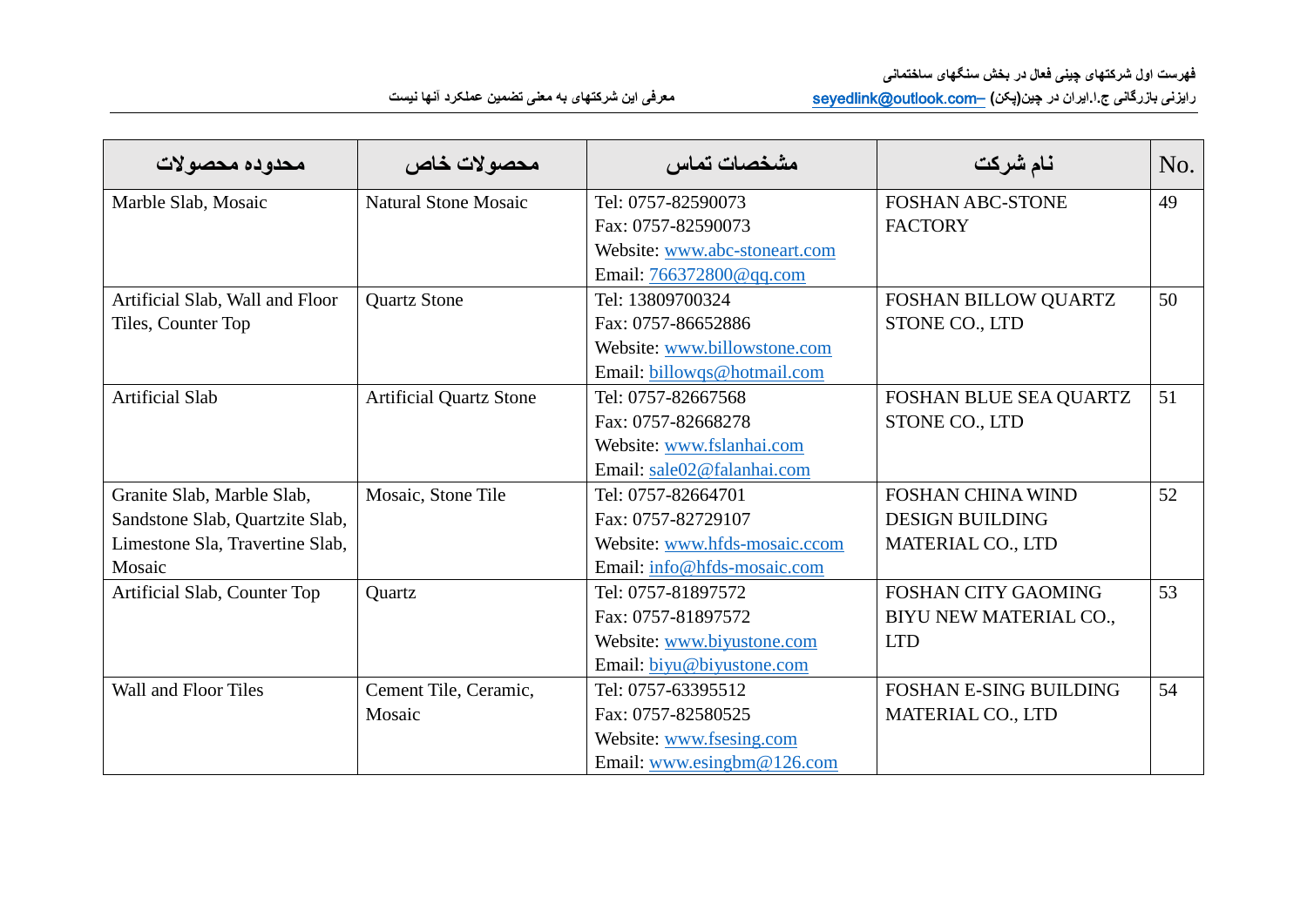| محدوده محصولات               | محصولات خاص                 | مشخصات تماس                    | نام شركت                      | No. |
|------------------------------|-----------------------------|--------------------------------|-------------------------------|-----|
| Mosaic                       | <b>Glass Mosaic</b>         | Tel: 0757-82280619             | <b>FOSHAN FANYI</b>           | 55  |
|                              |                             | Fax: 0757-82812996             | <b>DECORATION BUILDING</b>    |     |
|                              |                             | Website:                       | <b>MATERIAL CO., LTD</b>      |     |
|                              |                             | www.foshanmosaictile.com       |                               |     |
|                              |                             | Email: ball73@163.com          |                               |     |
| <b>Artificial Slab</b>       | <b>Quartz Stone</b>         | Tel: 0757-82773586             | <b>FOSHAN FASA BUILDING</b>   | 56  |
|                              |                             | Fax: 0757-82773585             | MATERIAL CO., LTD             |     |
|                              |                             | Website: www.fasastone.com     |                               |     |
|                              |                             | Email: $1048142868@qq.com$     |                               |     |
| Artificial Slab, Counter Top | Quartz Stone, Artificial    | Tel: 0757-88836368             | <b>FOSHAN GAOMING DEXING</b>  | 57  |
|                              | Stone, Quartz Surface       | Fax: 0757-88831118             | <b>QUARTZ STONE CO., LTD</b>  |     |
|                              |                             | Website: www.dxquartzstone.com |                               |     |
|                              |                             | Email: sales@dxquartzstone.com |                               |     |
|                              | Quartz Grits, Quartz Filler | Tel: 0757-28974979             | <b>FOSHAN GP IMPORT &amp;</b> | 58  |
|                              |                             | Fax: 0757-28974979             | <b>EXPORT CO., LTD</b>        |     |
|                              |                             | Email: lichang_gp@163.com      |                               |     |
|                              | Porcelain Lamina            | Tel: 0757-82568662             | <b>FOSHAN GRITO CERAMICS</b>  | 59  |
|                              |                             | Fax: 075782568660              | CO., LTD                      |     |
|                              |                             | Email: 787319357@qq.com        |                               |     |
| Marble, Travertine, Marble   | Natural Marble, Natural     | Tel: 0757-82664051             | <b>FOSHAN HEDA COMMERCE</b>   | 60  |
| Slab, Travertine Slab        | Marble Tile, Marble Veneer, | Fax: 0757-82664053             | CO., LTD                      |     |
|                              | <b>Stone Mosaic</b>         | Website: www.heda-foshan.com   |                               |     |
|                              |                             | Email: heda_foshan@aliyu.com   |                               |     |
|                              |                             |                                |                               |     |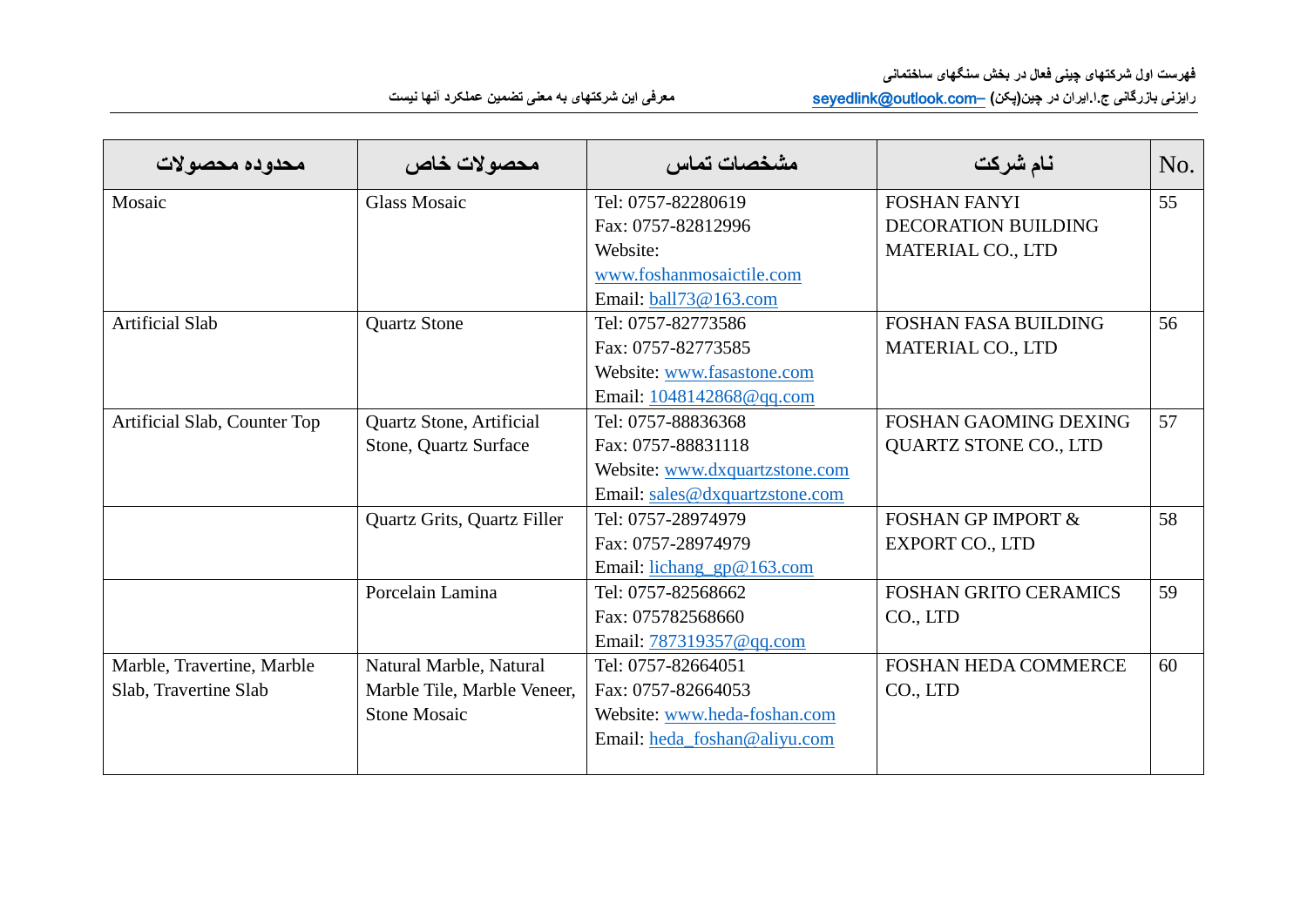| محدوده محصولات                   | محصولات خاص                  | مشخصات تماس                    | نام شركت                     | No. |
|----------------------------------|------------------------------|--------------------------------|------------------------------|-----|
| Wall and Floor Tiles, Mosaic     | Glazed Procelain Tiles,      | Tel: 0757-82279685             | <b>FOSHAN HUDSON</b>         | 61  |
|                                  | <b>Rustic Tiles</b>          | Fax: 0757-83305878             | <b>ECONOMICS AND TRADE</b>   |     |
|                                  |                              | Website: www.hudsonceramic.com | CO., LTD                     |     |
|                                  |                              | Email: 394503195@qq.com        |                              |     |
| Wall and Floor Tiles             | Small size pure color wall   | Tel: 0757-82567132             | FOSHAN JLA CERAMICS CO.,     | 62  |
|                                  | tiles, Glossy and matt, Flat | Fax: 0757-82564310             | <b>LTD</b>                   |     |
|                                  | and beveled,                 | Website: www.yajujialiao.com   |                              |     |
|                                  |                              | Emil: alice@jlceramic.com      |                              |     |
|                                  | Mosaic                       | Tel: 0757-27839089             | <b>FOSHAN LONGART</b>        | 63  |
|                                  |                              | Fax: 0757-27839078             | <b>BUILDING ECORATION</b>    |     |
|                                  |                              | Email: 1403858978@qq.com       | <b>MATERIALS CO., LTD</b>    |     |
|                                  | Mosaic, Glass Mosaic,        | Tel: 0757-82771132             | <b>FOSHAN MERSEN MOSAIC</b>  | 64  |
|                                  | <b>Stone Mosaic</b>          | Fax: 0757-85385822             | <b>FATCORY</b>               |     |
|                                  |                              | Website: www.meisenmosaic.cn   |                              |     |
|                                  |                              | Email: inf@meisenmosaic.com    |                              |     |
| Wall and Floor Tiles, Mosaic     | Stone Mosaic, Glass          | Teel: 0757-82567209            | <b>FOSHAN NEVIEWS MOSAIC</b> | 65  |
|                                  | Mosaic, Ceramic Mosaic,      | Fax: 0757-82569690             | <b>LTD</b>                   |     |
|                                  | <b>Aluminum Mosaic</b>       | Website: www.nvmosaics.com     |                              |     |
|                                  |                              | Email: james@nvmosaics.com     |                              |     |
| Quartzite Slab, Artificial Slab, | <b>Quartz Stone</b>          | Tel: 0757-88938066             | FOSHAN OPALUS QUARTZ         | 66  |
|                                  |                              | Fax: 0757-88938068             | STONE CO., LTD               |     |
|                                  |                              | Website: www.opalusstones.com  |                              |     |
|                                  |                              | Email: andrewmian@hotmail.com  |                              |     |
|                                  |                              |                                |                              |     |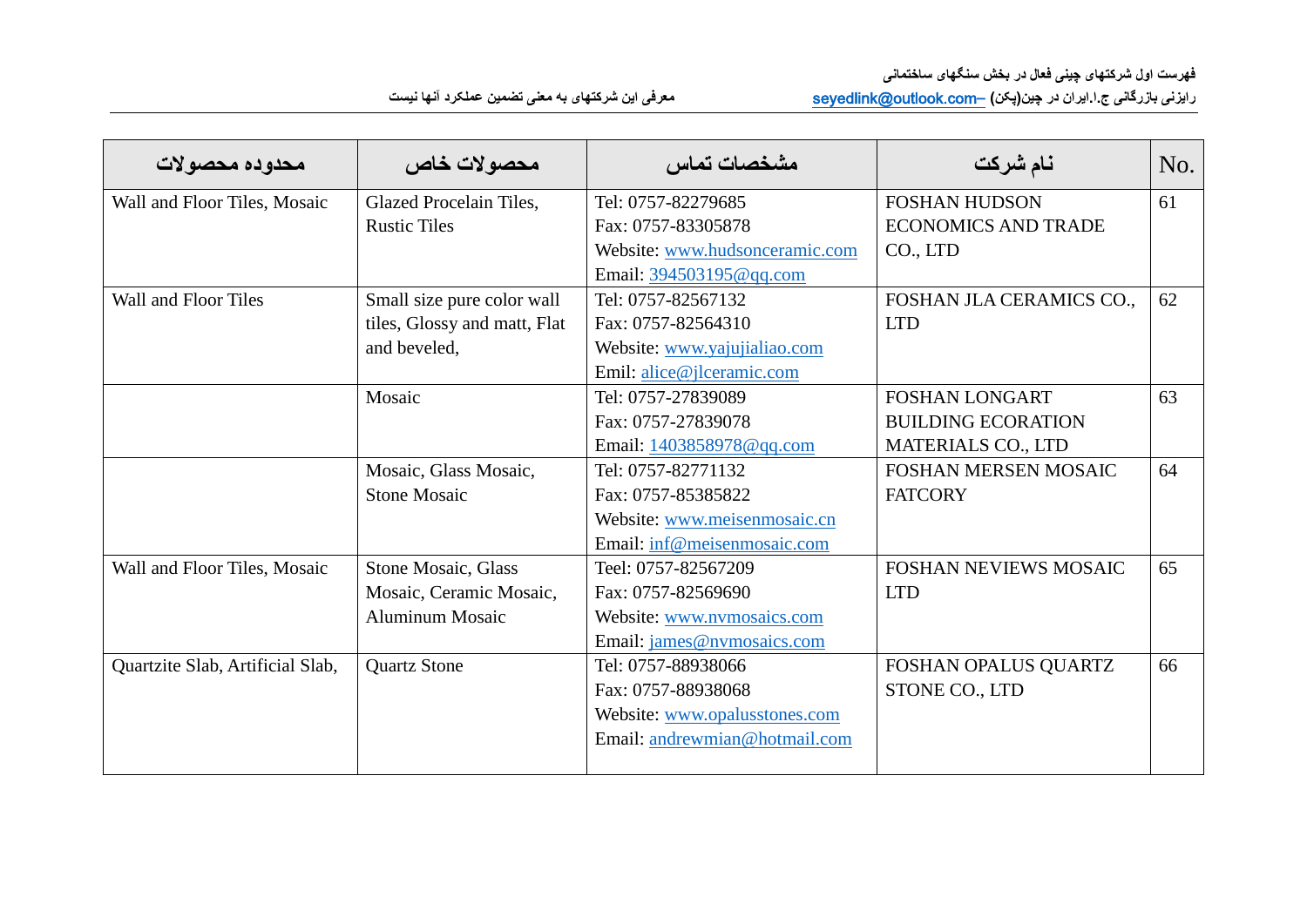| محدوده محصولات                  | محصولات خاص                      | مشخصات تماس                    | نام شركت                        | No. |
|---------------------------------|----------------------------------|--------------------------------|---------------------------------|-----|
| Artificial Slab, Composite      | Solid surface, Quartz Stone,     | Tel: 0757-87219386             | FOSHAN OPALY COMPOSITE          | 67  |
| Slab, Sinks Top                 | Bathtub, Bathroom Wash,          | Fax: 0757-87219387             | <b>MATERIALS CO., LTD</b>       |     |
|                                 | Basin, Kitchen Sink              | Website: www.opaly.cn          |                                 |     |
|                                 |                                  | Email: 2273473606@qq.com       |                                 |     |
| Quartzite, Quartzite Slab,      | <b>SYS</b>                       | Tel: 0757-8788900              | FOSHAN QUARTZ STONE             | 68  |
| <b>Artificial Slab</b>          |                                  | Fax: 0757-88229969             | IMP&EXP CO.,LTD                 |     |
|                                 |                                  | Website: www.herostoneusa.com  |                                 |     |
|                                 |                                  | Email: leo@hero-stone.cn       |                                 |     |
| Wall and Floor Tiles, Counter   | <b>Engineering Stone, Quartz</b> | Tel: 0757-87579802             | <b>FOSHAN RONGGUAN GALSS</b>    | 69  |
| Top, Mosaic                     | Stone, Glass Mosaic              | Fax: 0757-87560218             | MATERIAL FOR BUILDING           |     |
|                                 |                                  | Website: www.rongguanco.com    | CO., LTD                        |     |
|                                 |                                  | Email: fsikee@163.com          |                                 |     |
| Wall and Floor Tiles, Mosaic    | Glass Mosaic, Stone Mosaic       | Tel: 0757-82261515             | <b>FOSHAN SAIFEI GLASS APAR</b> | 70  |
|                                 |                                  | Fax: 0757-82708289             | AND DECORATERAIL                |     |
|                                 |                                  | Website: www.saifeimosaic.com  | <b>FACTORY</b>                  |     |
|                                 |                                  | Email: serena888mosaic@163.com |                                 |     |
| Artificial Slab, Wall and Floor | Quartz Stone, Solid Surface      | Tel: 0757-28975379             | <b>FOSHAN SANSHUI JZP</b>       | 71  |
| Tiles, Counter Top              |                                  | Fax: 0757-28975379             | <b>BUILDING MATERIALS CO.,</b>  |     |
|                                 |                                  | Website: www.jzpcn.com         | <b>LTD</b>                      |     |
|                                 |                                  | Email: 24547832@qq.com         |                                 |     |
| Artificial Slab, Counter Top    | <b>Synthetic Quartz</b>          | Tel: 0757-87239929             | FOSHAN SANSHUI QUEEN            | 72  |
|                                 |                                  | Fax: 0757-87230100             | <b>CERAMIC INC</b>              |     |
|                                 |                                  | Email: $70520611@qq.com$       |                                 |     |
|                                 |                                  |                                |                                 |     |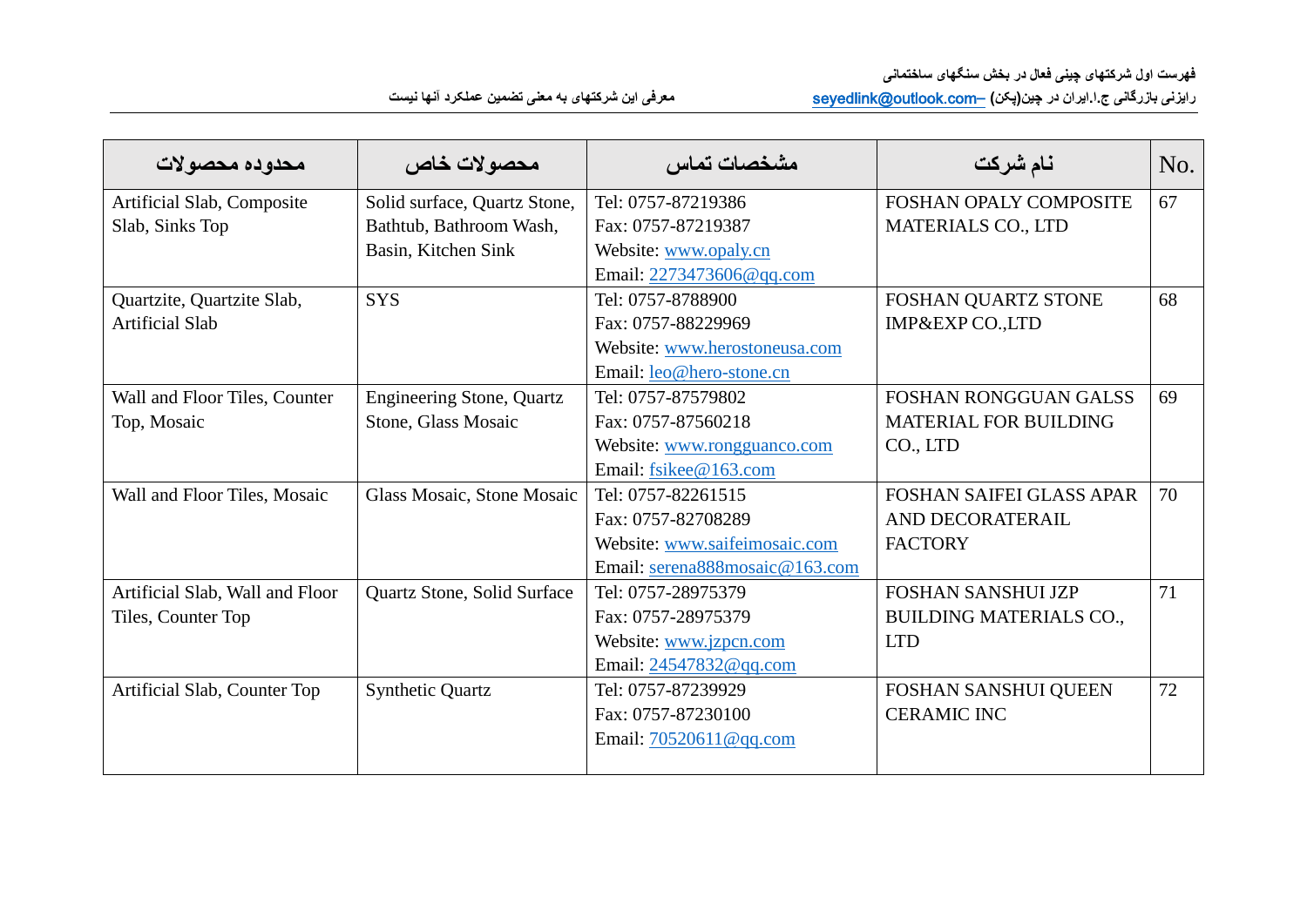| محدوده محصولات                  | محصولات خاص                 | مشخصات تماس                      | نام شركت                       | No. |
|---------------------------------|-----------------------------|----------------------------------|--------------------------------|-----|
| Artificial Slab, Composite Slab | Solid Surface, Quartz Stone | Tel: 0757-25339622               | <b>FOSHAN SHUNDE</b>           | 73  |
|                                 |                             | Fax: 0757-25632121               | O'RIORDAN BUILDING             |     |
|                                 |                             | Website: www.ordan.com.cn        | <b>MATERIALS MANUFACTURE</b>   |     |
|                                 |                             | Email: $452869111@qq.com$        | CO., LTD                       |     |
| Mosaic                          | Marble Mosaic, Glass        | Tel: 0757-82718227               | FOSHAN SKY WOLF MOSAIC         | 74  |
|                                 | Mosaic                      | Fax: 0757-82729441               | CO., LTD                       |     |
|                                 |                             | Website: www.fishfunchina.com    |                                |     |
|                                 |                             | Email: h12229@vip.163.com        |                                |     |
| <b>Artificial Slab</b>          | <b>Quartz Stone</b>         | Tel: 0757-82773586               | FOSHAN TIANCI QUARTZ           | 75  |
|                                 |                             | Fax: 0757-82773585               | STONE CO., LTD                 |     |
|                                 |                             | Website: www.fasastone.com       |                                |     |
|                                 |                             | Email: 1048142868@qq.com         |                                |     |
| Marble Slab, Sinks Top,         | Mosaic, Basins, Border,     | Tel: 0757-88032124               | FOSHAN U PLUS CO., LTD         | 76  |
| Mosaic, Stone-Caved Craft,      | Slab, Top, Profects         | Fax: 0757-88032124               |                                |     |
| Project Design                  |                             | Website: www.uplusbm.com         |                                |     |
|                                 |                             | Email: info@uplusbm.com          |                                |     |
|                                 | Quartzite                   | Tel: 0757-87655080               | <b>FOSHAN VEMY STONE</b>       | 77  |
|                                 |                             | Fax: 0757-87655108               | <b>BUILDING NATUERIAL CO.,</b> |     |
|                                 |                             | Email: apple@vemyjc.com          | <b>LTD</b>                     |     |
| Mosaic                          | Mosaic and Porcelain Tiles  | Tel: 0757-82277580               | FOSHAN VICTORY TILE CO.,       | 78  |
|                                 |                             | Fax: 0757-82277581               | <b>LTD</b>                     |     |
|                                 |                             | Website: www.victorytilehina.com |                                |     |
|                                 |                             | Email: $tracyfs@vip.126.com$     |                                |     |
|                                 |                             |                                  |                                |     |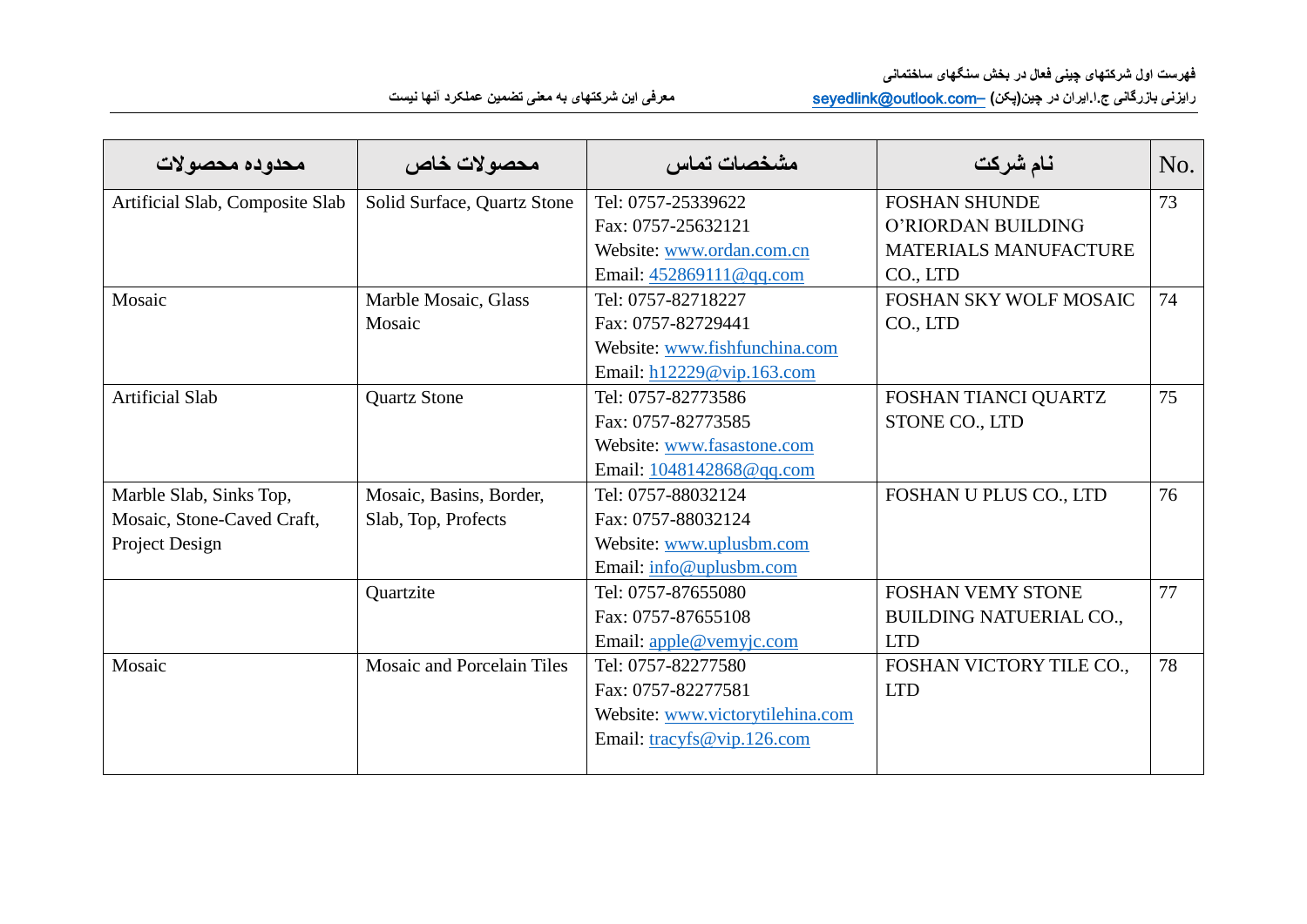| محدوده محصولات                  | محصولات خاص                    | مشخصات تماس                      | نام شركت                     | No. |
|---------------------------------|--------------------------------|----------------------------------|------------------------------|-----|
| Artificial Slab, Wall and Floor | <b>Artificial Quartz Stone</b> | Tel: 0757-88896683               | FOSHAN YIXIN STONE CO.,      | 79  |
| Tiles, Counter Top              | Slabs and Artificial Quartz    | Fax: 0757-88891888               | <b>LTD</b>                   |     |
|                                 | <b>Stone Counter tops</b>      | Website: www.hero-stone.com      |                              |     |
|                                 |                                | Email: eason@hero-stone.com      |                              |     |
| Granite, Marble, Granite Slab,  | <b>Stone Products</b>          | Tel: 0769-8559628                | FREE TRUE MARBL LIMITED      | 80  |
| Marble Slab, Travertine Slab,   |                                | Fax: 0769-85596430               |                              |     |
| Onyx Slab, Wall and Floor       |                                | Website:                         |                              |     |
| Tiles, Counter Top              |                                | www.dongcheng-stone.com          |                              |     |
|                                 |                                | Email: salees@dongheng-stone.com |                              |     |
| Granite Slab, Artificial Slab,  | Quartz/Granite Countertop      | Tel: 0766-8553253                | FREEDOM STONE CO., LTD       | 81  |
| Counter Top                     | Vanity Top                     | Fax: 0766-8553253                |                              |     |
|                                 |                                | Website: www.freedon-stone.com   |                              |     |
|                                 |                                | Email: sky@freedom-stone.com     |                              |     |
| Granite, Marble, Sandstone      | Granite, Marble                | Tel: 0595-86006877               | <b>FUJIAN ALITAN STONE</b>   | 82  |
|                                 |                                | Fax: 0595-86006577               | <b>LIMITED LIABILITY</b>     |     |
|                                 |                                | Website: www.bonanstone.co       | <b>COMPANY</b>               |     |
|                                 |                                | Email: sales@bonanstone.com      |                              |     |
| Marble, Marble Slab,            | <b>Water Mosaic Composite</b>  | Tel: 0595-86908238               | <b>FUJIAN CITY OF NAN'AN</b> | 83  |
| <b>Stone-Caved Craft</b>        | Board, CNC, Sculpture,         | Fax: 0595-86908838               | PROVINCE HONGYI STONE        |     |
|                                 | <b>Engineering Support</b>     | Website: www.aceartstone.com     | <b>INDUSTRY CO., LTD</b>     |     |
|                                 |                                | Email: 17343768@qq.com           |                              |     |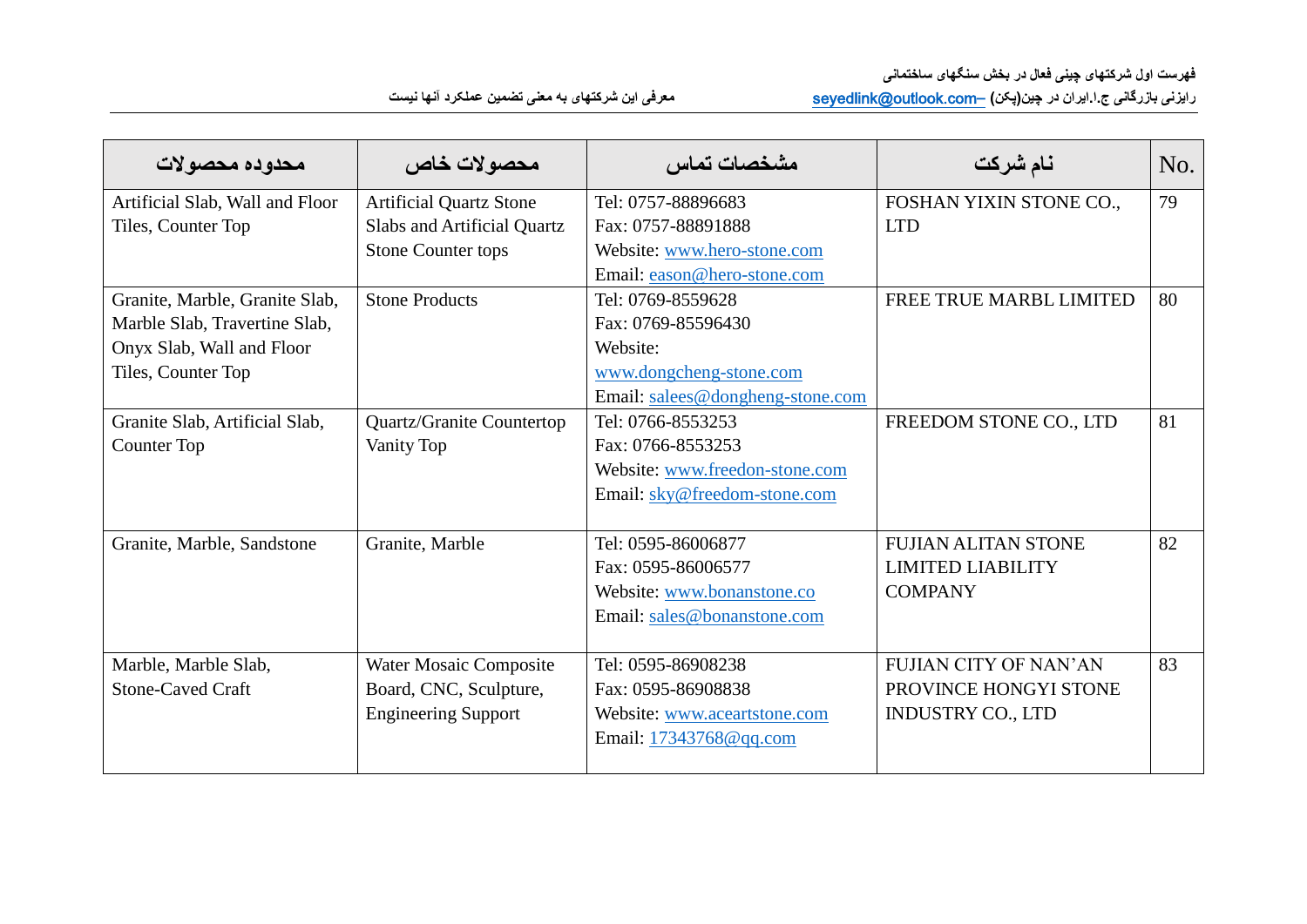**رایزنی بازرگانی ج.ا.ایران در چین)پکن( –**[com.outlook@seyedlink](mailto:–seyedlink@outlook.com) **معرفی این شرکتهای به معنی تضمین عملکرد آنها نیست**

| محدوده محصولات                  | محصولات خاص                   | مشخصات تماس                     | نام شركت                      | No. |
|---------------------------------|-------------------------------|---------------------------------|-------------------------------|-----|
| Marble, Marble Slab, Wall and   | Marble Slabs and Tiles,       | Tel: 0592-5283540               | FUJIAN DINGSHI STONE CO.,     | 84  |
| Floor Tiles, Counter Top,       | <b>Emperador Dark, Prague</b> | Fax: 0592-5029675               | <b>LTD</b>                    |     |
| Mosaic, Stone-Caved Craft       | Grey, Aran Beige              | Website: www.dingshistone.com   |                               |     |
|                                 |                               | Email: info@dingshistone.com    |                               |     |
| Granite, Marble, Onyx, Granite  | All kinds of stone            | Tel: 0595-86962333              | <b>FUJIAN DONGSHENG STONE</b> | 85  |
| Slab, Marble Slab, Onyx Slab,   | productions, Marble,          | Fax: 0595-86982013              | <b>INDUSTRIAL INC.</b>        |     |
| Wall and Floor Tiles, Counter   | Granite and Onyx; Stone       | Website: www.dongshengstone.com |                               |     |
| Top, Sinks Top, Stone-Caved     | Materials project, Stone      | Email: info@dongshengstone.com  |                               |     |
| Craft                           | Industrial Zone, building     |                                 |                               |     |
|                                 | Materials market, Hotel,      |                                 |                               |     |
|                                 | Real-Estate                   |                                 |                               |     |
|                                 |                               |                                 |                               |     |
| Granite, Marble, Sandstone,     | Granite Tiles, Marble         | Tel: 0591-87733945              | <b>FUJIAN DONGYAN STONE</b>   | 86  |
| Quartz, Limestone, Basalt,      | Pavers, Slate Culture Stone   | Fax: 0591-87733945              | DECORATION CO., LTD           |     |
| Slate, Granite Slab, Sandstone  | Wall etc.                     | Email: dystone@126.com          |                               |     |
| Slab, Limestone Slab, Basalt    |                               |                                 |                               |     |
| Slab, Slate Slab                |                               |                                 |                               |     |
|                                 |                               |                                 |                               |     |
| Granite, Marble, Slate, Granite | Granite and Marble cut to     | Tel: 0591-83309922              | FUJIAN ELLIE CHEN STONE       | 87  |
| Slab, Marble Slab, Slate Slab,  | size, Slabs, Steps, Tops etc. | Fax: 0591-83308855              | CO., LTD                      |     |
| Wall and Floor Tiles, Counter   |                               | Website: www.elliechenstone.com |                               |     |
| Top, River Stone, Stone-Caved   |                               | Email: dept1@elliechenstone.com |                               |     |
| Craft, Grave & Memorial         |                               |                                 |                               |     |
|                                 |                               |                                 |                               |     |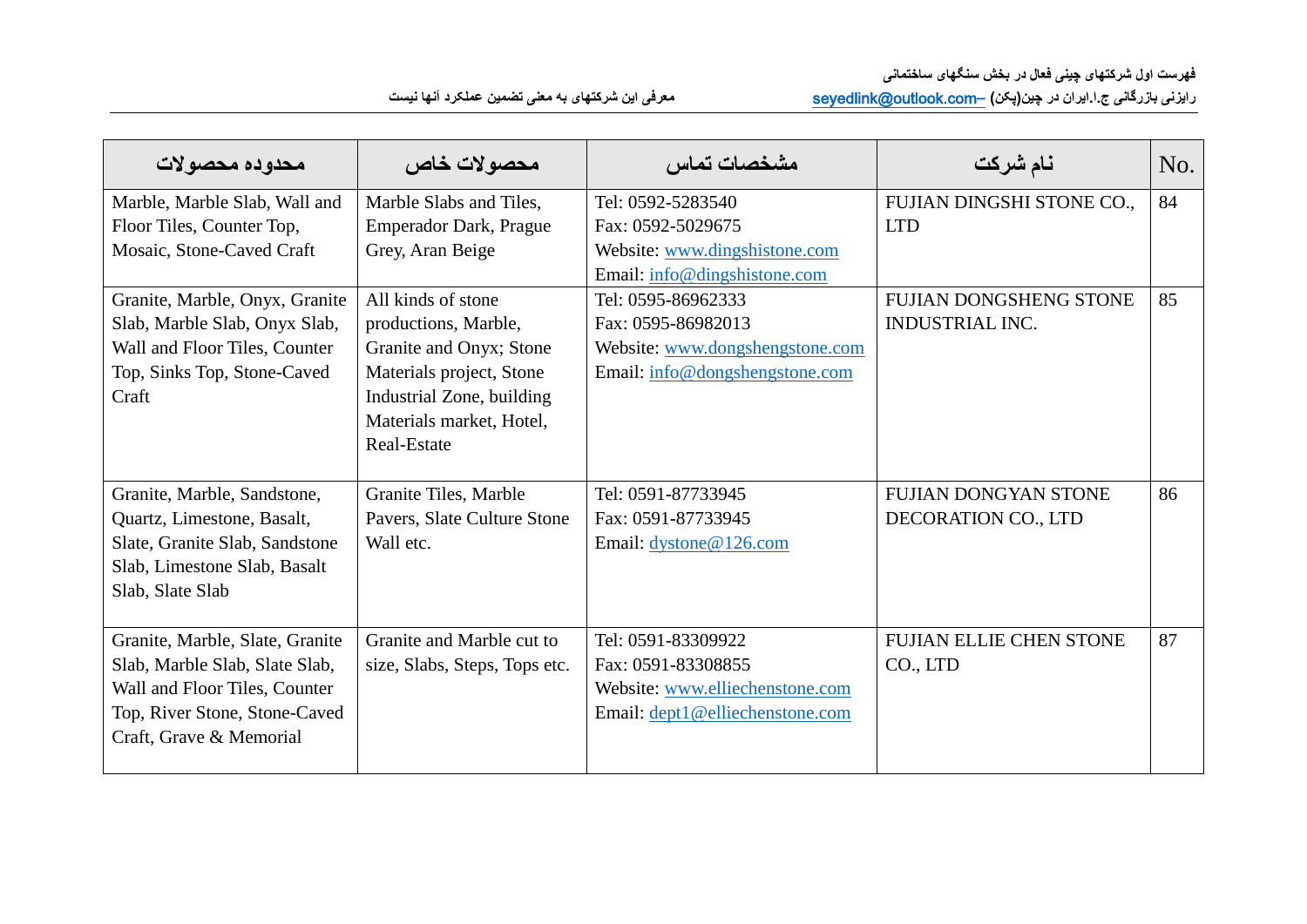| محدوده محصولات                                                                                                                                                                                              | محصولات خاص                                    | مشخصات تماس                                                                                               | نام شركت                                                                  | No. |
|-------------------------------------------------------------------------------------------------------------------------------------------------------------------------------------------------------------|------------------------------------------------|-----------------------------------------------------------------------------------------------------------|---------------------------------------------------------------------------|-----|
| Granite, Marble, Sandstone,<br>Travertine, Granite Slab,<br>Marble Slab, Sandstone Slab,<br>Limestone Slab, Travertine<br>Slab, Wall and Floor Tiles,<br>Counter Top, Stone-Caved<br>Craft Grave & Memorial | Marble, Limestone,<br><b>Irregular Granite</b> | Tel: 0595-6006262<br>Fax: 0595-6006363<br>Website: www.huarunstone.com<br>Email: info@huarunstone.com     | FUJIAN HERUN STONE CO.,<br><b>LTD</b>                                     | 88  |
| Granite, Granite Slab, Marble<br>Slab, Wall and Floor Tiles,<br>Counter Top. Garden &<br>Landscape Stone, Stone-Caved<br>Craft, Grave & Memorial                                                            | Granite, Marble                                | Tel: 0591-87530644<br>Fax: 0591-87560933<br>Email: linjianen520@163.com                                   | <b>FUJIAN HUA CHENG IMP. &amp;</b><br>EXP. CO., LTD                       | 89  |
| Marble, Marble Slab, Mosaic,<br><b>Stone-Caved Craft, Cutting</b><br>Machine, Grinding/Polishing<br>Machinery, Shaped Processing<br>Machine, Polishing Products,<br>Adhesives, Association                  | Crema Marfil Ultraman                          | Tel: 0595-86996666<br>Fax: 0595-86995188<br>Website: www.huahuistone.com<br>Email: huahui@huahuistone.com | <b>FUJIAN HUAHUI STONE</b><br>(HOLDINGS) CO., LTD                         | 90  |
| Garden & Landscape Stone,<br>Stone-Caved Craft, Grave &<br>Memorial                                                                                                                                         | Monument, Sculpture,<br>Tombstones, Gravestone | Tel: 0595-87682235<br>Fax: 0595-87682236<br>Email: jilong_stone@163.com                                   | <b>FUJIAN HUIAN JILONG</b><br><b>SLABSTONE PRODUCT CO.,</b><br><b>LTD</b> | 91  |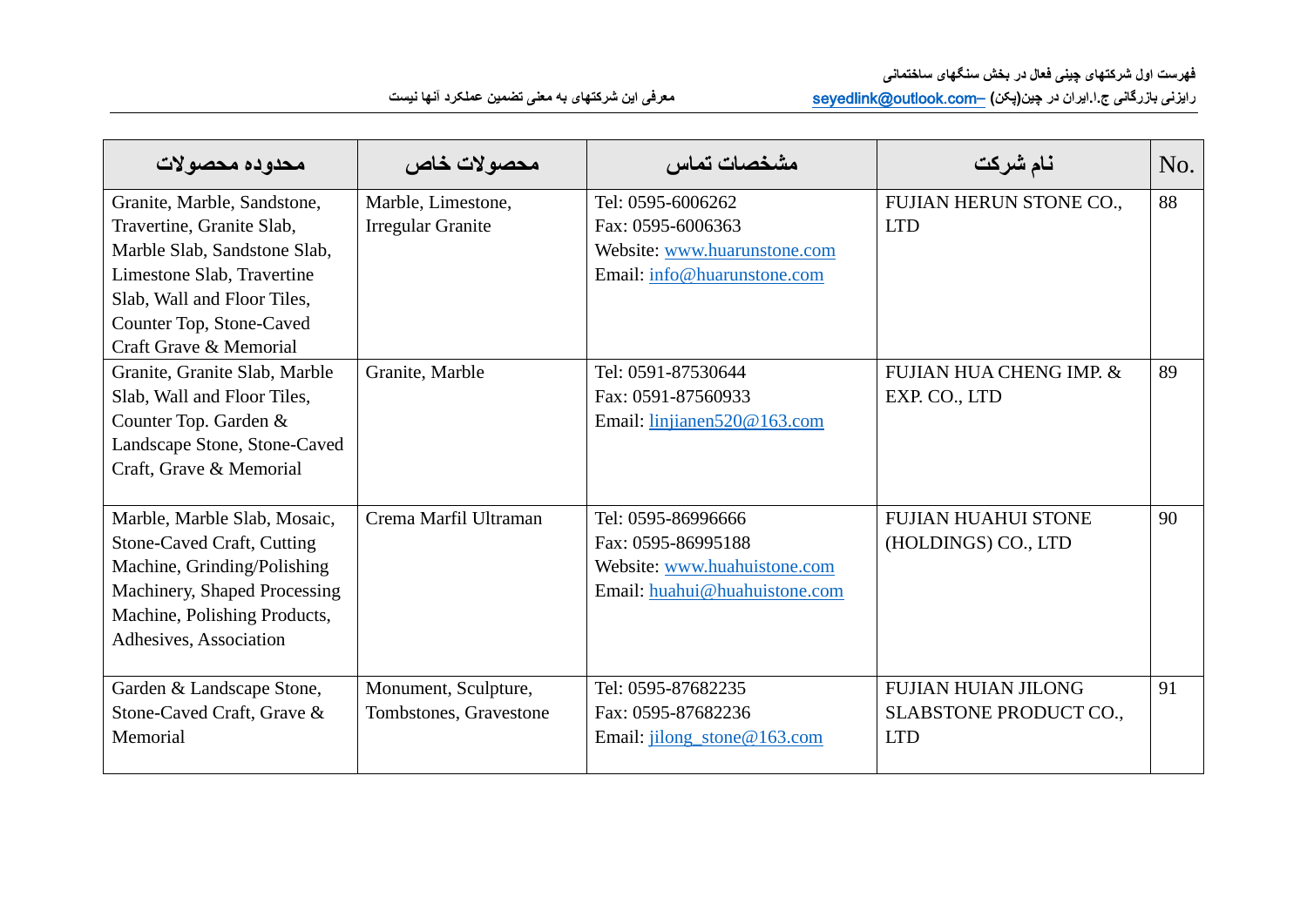| رایزنی بازرگانی ج ۱.ایران در چین(پکن) _seyedlink@outlook.com<br>معرفی این شرکتهای به معنی تضمین عملکرد آنها نیست |  |  |  |  |
|------------------------------------------------------------------------------------------------------------------|--|--|--|--|
|------------------------------------------------------------------------------------------------------------------|--|--|--|--|

| محدوده محصولات                  | محصولات خاص                | مشخصات تماس                    | نام شركت                       | No. |
|---------------------------------|----------------------------|--------------------------------|--------------------------------|-----|
| Marble                          | Marble                     | Tel: 0591-83855289             | FUJIAN JINWANG MINING          | 92  |
|                                 |                            | Fax: 0591-83855289             | CO., LTD                       |     |
|                                 |                            | Website: www.fjjwky.com        |                                |     |
|                                 |                            | Email: 1072733906@qq.com       |                                |     |
| Marble, Marble Slab, Wall and   | Marble, Slabs, Thin Tiles  | Tel: 0595-86663197             | FUJIAN JOYACE STONE CO.,       | 93  |
| Floor Tiles, Counter Top,       | and Engineering Tiles,     | Fax: 0595-86993197             | <b>LTD</b>                     |     |
| <b>Bathroom Fitting, Mosaic</b> | Mosaic, Cultured Stone     | Website: www.joyace.cn         |                                |     |
|                                 |                            | www.joyacestoen.com            |                                |     |
|                                 |                            | email: 13960301759@qq.com      |                                |     |
| Marble, Onyx, Wall and Floor    | Onyx                       | Tel: 0592-5353192              | FUJIAN LINGYUN STON CO.,       | 94  |
| <b>Tiles</b>                    |                            | Fax: 0592-5033762              | <b>LTD</b>                     |     |
|                                 |                            | Website: www.lingyunstone.com  |                                |     |
|                                 |                            | Email: guorp@lingyunstone.com  |                                |     |
| Granite, Marble, Granite Slab,  | Artificial Marble, Marble, | Tel: 0595-86905168             | <b>FUJIAN NAN'AN CITY NEW</b>  | 95  |
| Marble Slab, Artificial Slab,   | Granite                    | Fax: 0595-86907168             | <b>SUNSHINE STONE CO., LTD</b> |     |
| Wall and Floor Tiles, Counter   |                            | Website: www.sanxing-stone.com |                                |     |
| Top, Sinks Top                  |                            | Email: sxstone@vip.163.com     |                                |     |
|                                 |                            |                                |                                |     |
| Granite, Marble, Travertine,    | Queen Beige Quarry, Onyx   | Tel: 0592-6317777              | <b>FUJIAN NAN'AN LONGTOPS</b>  | 96  |
| Onyx, Granite Slab, Marble      | Quarry, Royal Brown        | Fax: 0592-2399000              | STONE CO., LTD                 |     |
| Slab, Sandstone Slab, Quartzite | Granite Quarry etc.        | Website: www.LTstone.com       |                                |     |
| Slab, limestone Slab, Basalt    |                            | Email: info@LTstone.com        |                                |     |
| Slab etc.                       |                            |                                |                                |     |
|                                 |                            |                                |                                |     |